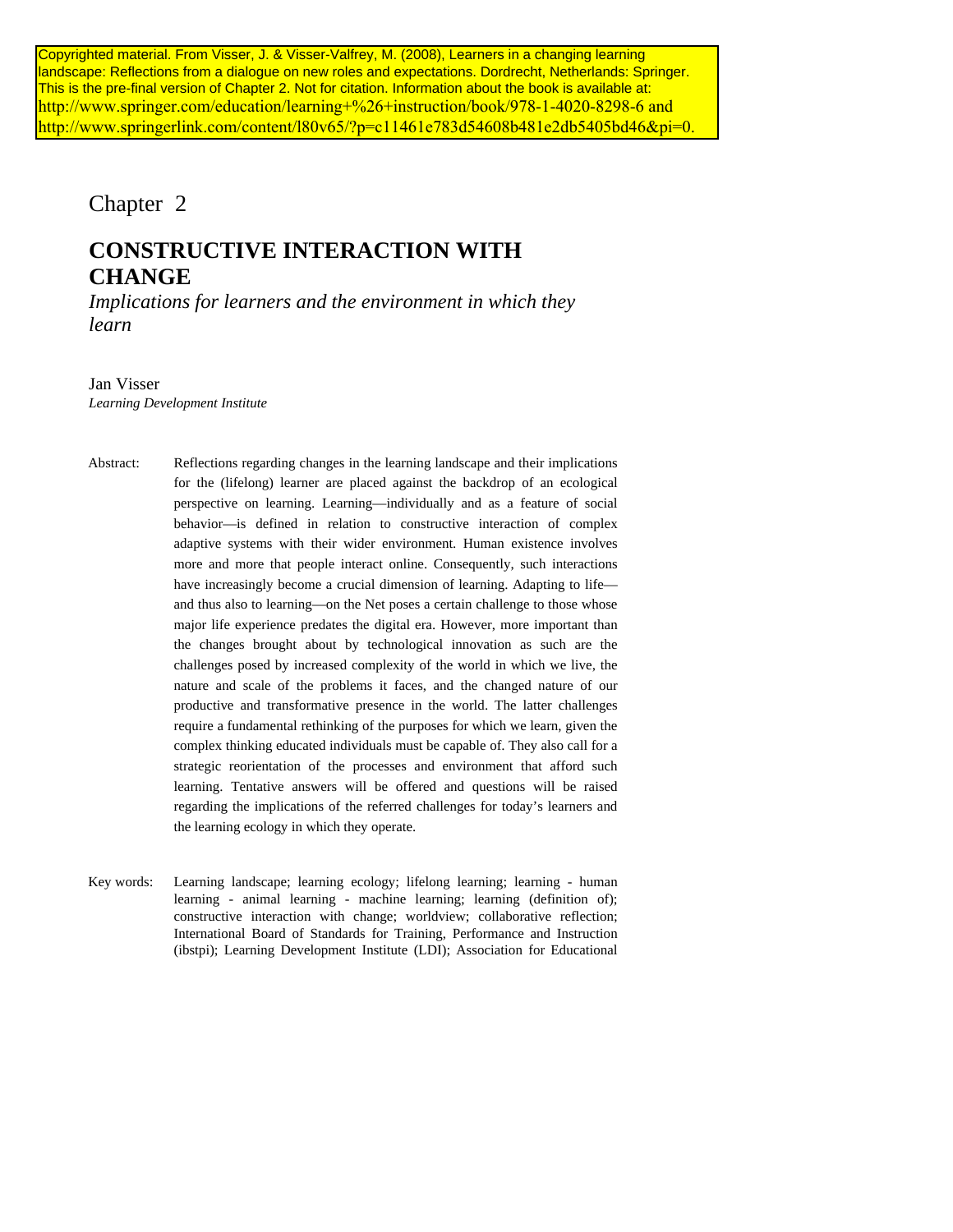Communications and Technology (AECT); consciousness - primary consciousness - higher-order consciousness; definition of human learning; Book of Problems dialogues; adaptive behavior (four levels of); complexity (levels of); complex thinking; diversity; transdisciplinarity - transdisciplinary thinking/mindset; disciplinary approaches/perspective; discipline-based knowledge; earth identity; online learner/learning; e-learning; m-learning; instructional design; distance education; emotion/emotional; embodied presence; mentoring/mentor.

# **1. CONSTRUCTIVE INTERACTION WITH CHANGE—THE REASON WHY WE LEARN**

*A good student is one who learns to think with his own head.*  Italian-born French pianist Aldo Ciccolini in an interview with Radio France on August 16, 2005

Humans distinguish themselves from other animals in their ability to go beyond merely adapting to their environment. They are actively and consciously involved in changing it. The change produced by some is the reason for others to react to such change, either by seeking to accommodate it in their lives or by producing further change. Thus, change has become a permanent feature of the human condition and so has the need to interact with it.

Our interaction with change can range anywhere on a continuum from destructive to constructive. In fact, not infrequently are our actions detrimental to ourselves or others. Nonetheless, it is natural for a species that is able to consciously contemplate the consequences of its actions to always seek behavior that, collectively, is considered constructive. For that to work it must be assumed that, as a species, we are able to entertain a dialogue among ourselves about what is right and wrong and that mutual understanding on ethical issues can be reached at levels that remain relatively uncorrupted by the forces of political and economic power. Considering the complexity and extent of challenges and problems faced by humankind at the current juncture in time, it makes sense for such a dialogue to extend across the planet. We may still be considerably removed from such an ideal state of affairs, however, it would be a mistake if we would not seek to define learning for the world we want, rather than for the world we have.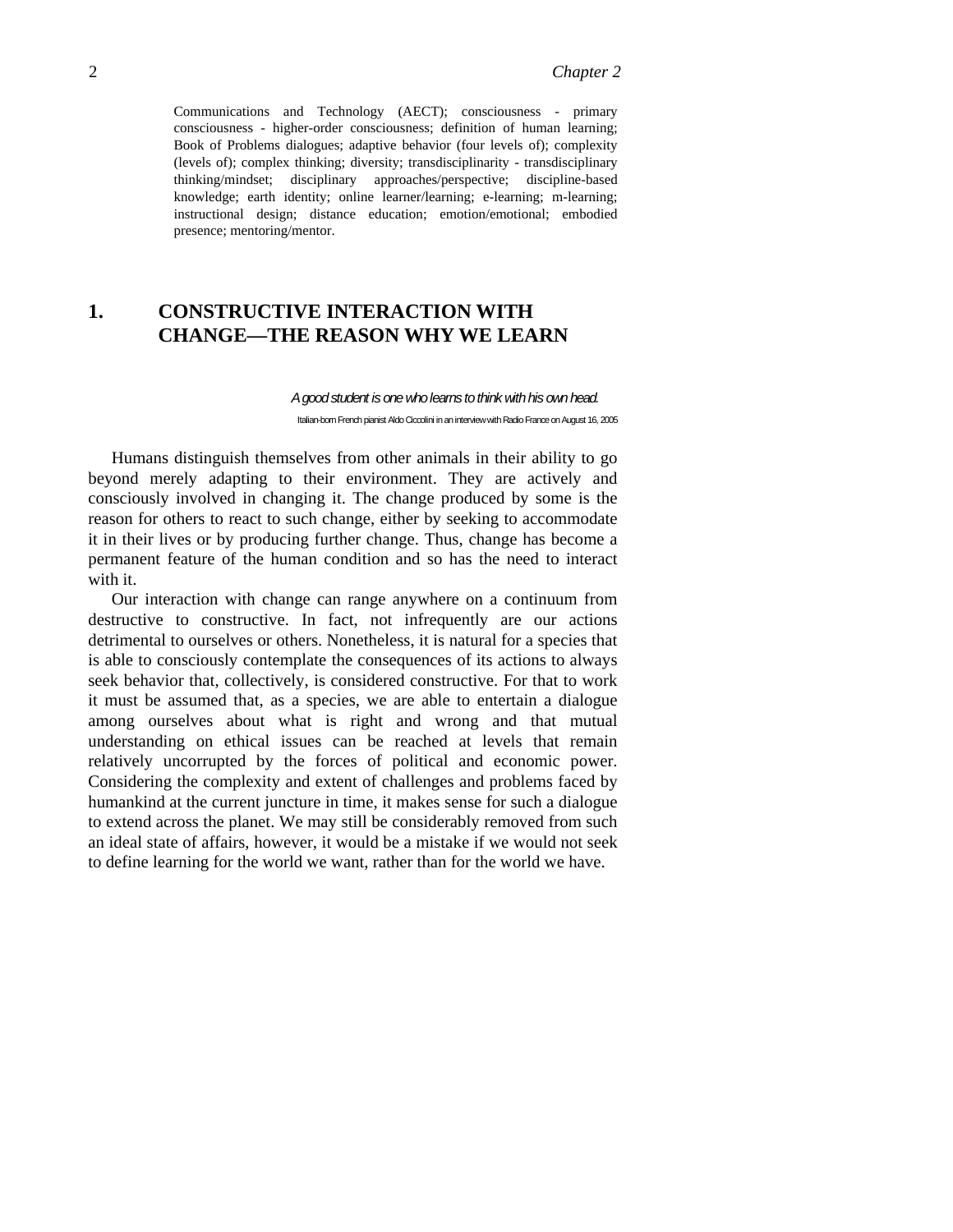### **1.1 So, what is learning?**

For a book that explores what learners ought to be equipped with in order to flourish in today's changing learning landscape, I must first address the question 'What is learning?' My initial reflections on what it means to learn are based on personal experience. After all, attributing meaning is a personal matter.

As we transit through life, our perceptions about what it means to be a learning individual, what learning entails and how it impacts people will be marked by our personal experiences. Thanks to our ability to learn we change constantly and often profoundly throughout life. While this happens, the diversity of who we are as human beings and the different, constantly changing, circumstances in which we find ourselves cannot but produce a rich variety of ways in which we attribute meaning to the experience of learning. While any person's personal experience will be singular, it will easily be recognized that the examples that follow are far from extraordinary. Other people's learning life, while different from mine, will be both similar and similarly singular.

I spent a significant portion of my younger years preparing myself to become a physicist, going through formal university training. Having become what I wanted to be according to my boyhood dreams wasn't the end of my learning life, though. For instance, later in life I also learnt to make documentary films and did so entirely on my own through extensive reading and experimenting with 16 mm film equipment. In addition, I familiarized myself with and eventually became proficient in the Spanish language, starting my learning endeavor off by using a self-instructional book with accompanying audio recordings while later on using the real world as an opportunity for practicing my newly acquired skills. Interestingly, when I tried to do the same for Arabic I failed miserably on multiple attempts, whichever method I tried. I had meanwhile become an ardent advocate of self-directed learning, with part of my professional activities being dedicated to the development of distance education in different parts of the world. It wasn't easy, therefore, to admit my failure. It was even more difficult to accept my success when I finally learned Arabic effectively in a traditional face-to-face environment.

From the age of eight onward and throughout my adolescent years, as well as occasionally thereafter, I benefited from individual guidance by people much better than I when I learnt to play the piano and other keyboard instruments, such as the organ and harpsichord. I am still learning, often by trying things out for myself and by carefully listening to the performances by others.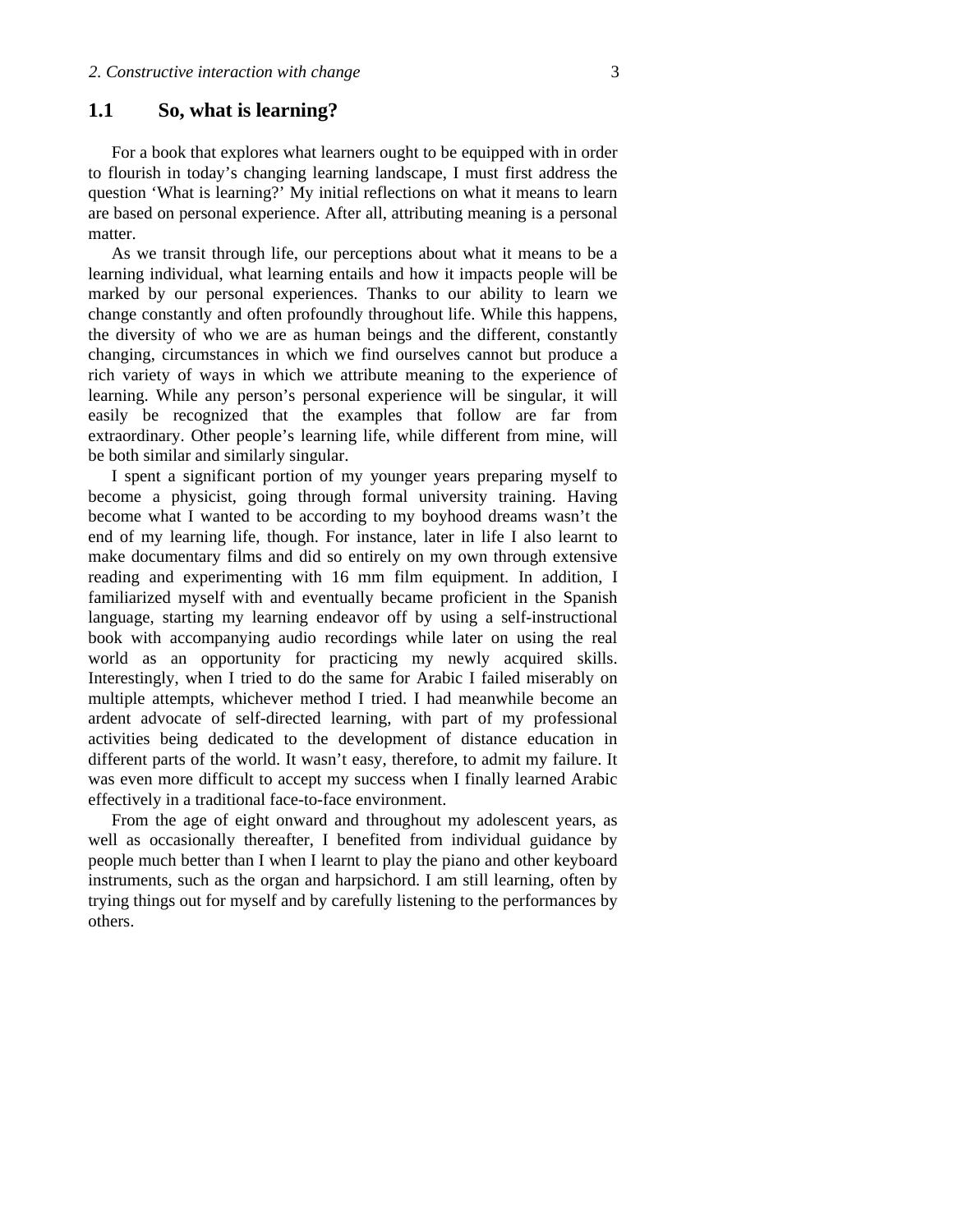In my late forties and fifties I familiarized myself with the instructional design field. Like in the case of physics, I did so in the formal context of a university environment, but this time only after serious negotiation about how I would use that setting. During that same period, I also learnt to construct complicated musical instruments, such as harpsichords, having acquired basic woodworking and cabinet making skills as a child by watching my father (the same way I learned such things as maintaining and repairing my bike). Other skills I still had to learn by following detailed written guidance or just by inventing them, based on what is perhaps best described as the use of common sense.

Besides the above more obvious instances of learning, I learnt numerous other things, such as overcoming shyness, accepting tragic and irreversible loss, and interacting gently with most of those I meet. None of these things were ever taught to me in any formal way or setting. I had to find out for myself, interacting with those whose advice I chose to accept and whose model I sought to emulate.

Looking back, and comparing my own learning experience as sketched above with the learning histories I got to know of other people, what strikes me most is the fabulous variedness of learning throughout people's lives. Such variedness reflects itself in many different dimensions, such as the purposes for which we learn, the specificity of our diverse motivations, the modality of the learning effort, its duration and the ways in which we seek to become different from who and what we were before the learning took place. While few would doubt that we can often dramatically change, thanks to our ability to learn, it frequently remains a mystery what suddenly seems to flip the switch between being an apprentice and the master of one's abilities.

Besides, it is not a mere matter of acquiring or having new abilities. Such abilities are quite futile if they are not integrated in an emotionally and intellectually meaningful overall perspective, i.e. one's life project or worldview. While I learnt many component skills, such as solving secondorder partial differential equations; planing a piece of wood; editing a sequence of film shots; or presenting an argument in written form, those are not the things I feel added real value to my life. Without the more comprehensive perspectives of becoming a theoretical physicist, able to contribute to my field of interest; building musical instruments that I or other people would want to play; producing a documentary movie on an issue I felt passionate about; or being a contributing intellectual, none of the above skills, however competent I might have become at performing them, would have meant much to me.

Thus, my perspective on learning is one that is in the first place determined by awareness of the various comprehensive roles we wish to play in life. We want to be a good parent, a skillful carpenter, an effective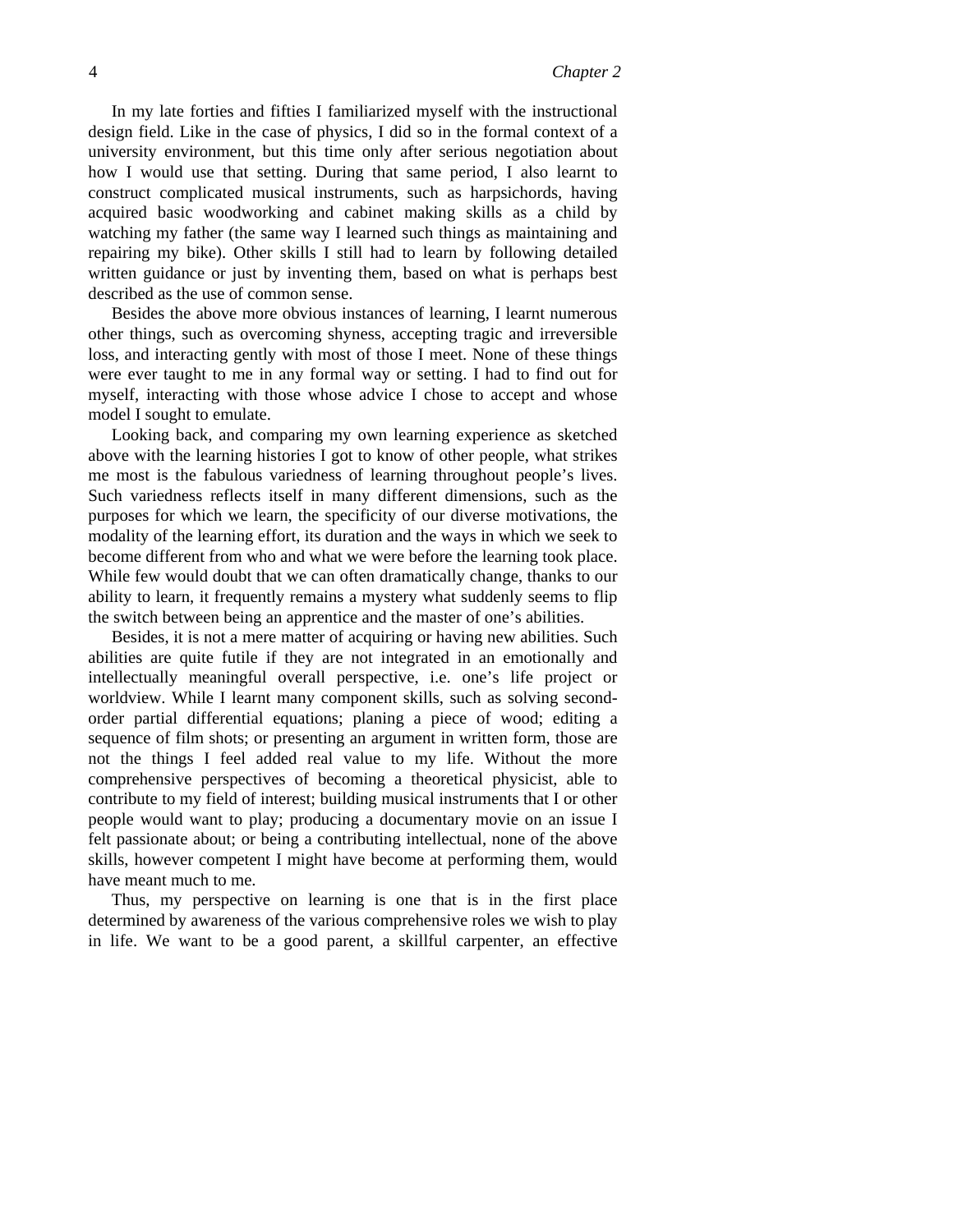teacher, a creative physicist, or a performing pianist who thinks with his own head rather than imitating someone else's performance.

### **1.2 A matter of definition**

This book continues a process of collaborative reflection that started much earlier, first online and subsequently face-to-face during the 2005 annual convention of the Association for Educational Communications and Technology (Learning Development Institute, 2005). That reflection came in the wake of the initiative of the International Board of Standards for Training, Performance and Instruction (ibstpi, n.d.) to conduct a study of the competencies of successful online learners. In preparation for the above collaborative reflection 32 questions were formulated (Learning Development Institute, 2005). In this chapter I intend to address a small subset of those questions and will start off with one I originated myself, namely 'What does learning actually mean?' In fact, the previous section serves as a prelude to my exploration of that question. While initially formulating the above question and providing a rationale for it, I suggested that a response to it has something to do with one's perception of what it means to be human. So, I start from there.

My view of what it means to be human is a down-to-earth materialistic one. I see members of the human species as nothing more, but also nothing less, than pieces of organized matter-energy—just the same as rocks, plants, and other animals. What makes them special and somehow unique is the fact that, in the course of evolution, humans became endowed with sufficiently high levels of consciousness to allow them to reflect on their actions, to hold things in mind and contemplate them, carrying out thought experiments, and to foresee, to an extent, the consequences of what they intend to do. What exactly consciousness is; to what extent some form of it might be present in other species or be an exclusive feature of humans; what allowed it to emerge; and what the neuronal correlates are of consciousness are questions regarding which only recently some tentative insights have started to develop (e.g., Edelman and Tononi, 2000; Carter, 2002; Greenfield, 2002; Edelman, 2004; Koch, 2004; Koch 2005; Steinberg, 2005).

While consciousness is not exclusive to humans, the particular level to which it evolved probably is. Edelman (2004), for instance, distinguishes between primary consciousness and higher-order consciousness, the latter having been made possible by neuronal development that eventually led to "the acquisition of semantic capability, and finally language, [which] gave rise to higher-order consciousness in certain higher primates, including our hominine ancestors (and arguably a number of other ape species)" (p. 58). It is this higher-order consciousness that confers, according to Edelman, "the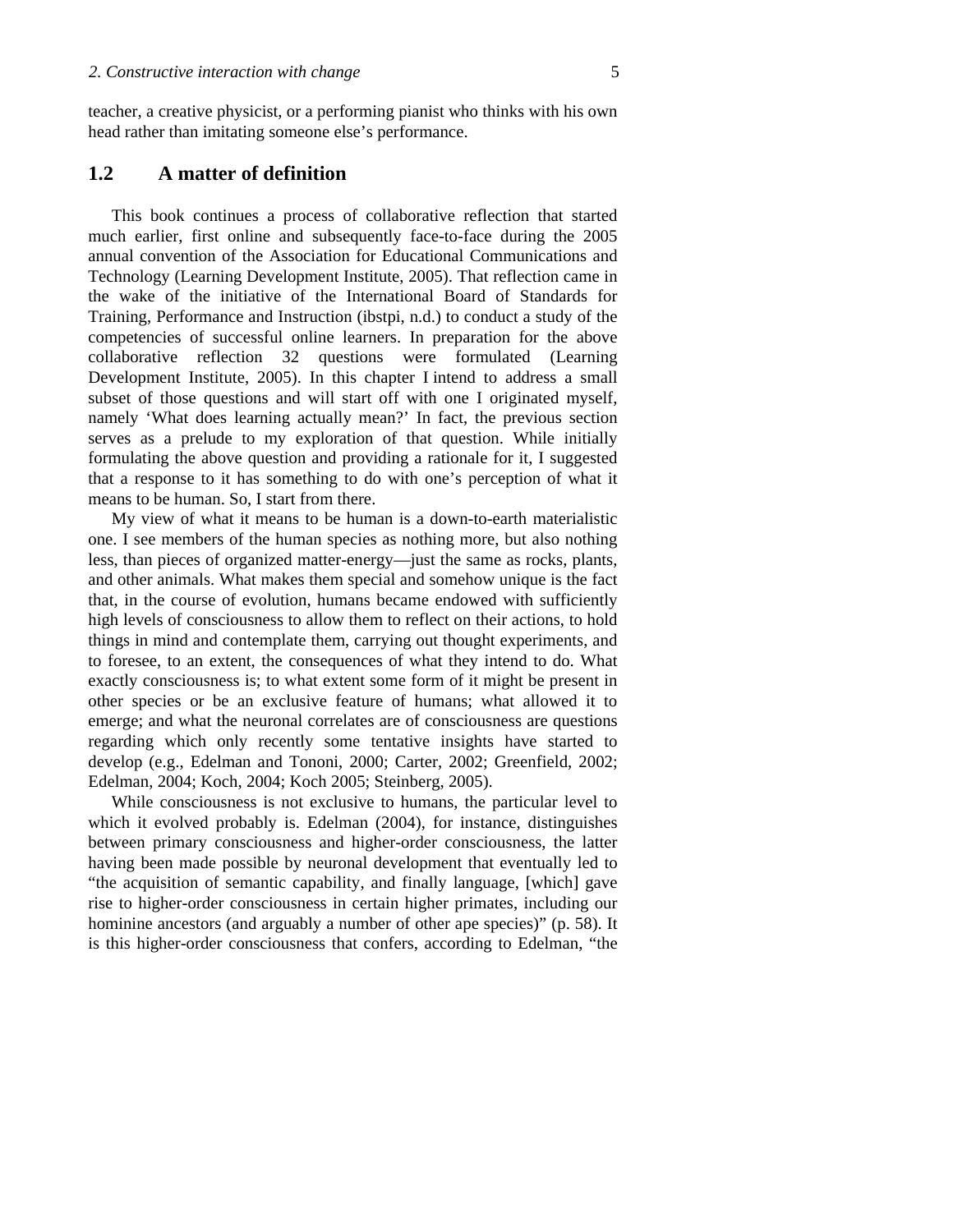ability to imagine the future, explicitly recall the past, and to be conscious of being conscious" (pp. 58-59).

Consciousness allows us to experience joy and sorrow as we transit through life. It is the cause of the eternal amazement with which we stand, generation after generation, in awe of who we are, where we came from, what we are here for, and where we are going. It is at the origin of our sense of belonging, of being part of a larger whole, an experience to which we give expression in religious beliefs; mythologies; evolving worldviews based on the methodical and disciplined pursuit of scientific insight; and great works of art. Within the above perspective, being human means having the unique faculty of participating consciously—for a brief moment—in the evolution of the universe. The latter affirmation, I hasten to add, is both an outrageous claim and a call to humility.

If one accepts the above vision of what it means to be human, then learning must be conceived of in a similarly broad perspective of purposeful interaction with a constantly changing environment to which we must adapt while being ourselves the conscious participants in creating the change. 'Constructive interaction with change' thus ought to feature prominently in a definition of human learning at this level, expressing what learning is ultimately all about. Besides, it should be recognized that not only individual human beings partake in such constructive conscious interaction with change, but that this same behavior equally applies to social entities at a variety of levels of complex organization of which humans are part.

Moreover, learning as conceived in this perspective is intimately interwoven with life itself. It is therefore not something one engages in merely from time to time, but rather a lifelong disposition, one that is characterized by openness towards dialogue. Hence, I define human learning as the "disposition of human beings, and of the social entities to which they pertain, to engage in continuous dialogue with the human, social, biological and physical environment, so as to generate intelligent behavior to interact constructively with change" (J. Visser, 2001, p. 453). When I first proposed this definition, I used the term 'undefinition' for it, referring to its intended purpose to remove the boundaries from around the existing, too narrowly conceived definitions of learning. I still think there is a great need to look at learning from a broader perspective than we habitually do and find others thinking likewise, such as the authors who contributed to the special issue of *Educational Technology* on broadening the definition of learning (Y. L. Visser, Rowland, & J. Visser, 2002) and the transdisciplinary group of researchers who participated in the two *Book of Problems* dialogues at the 2002 and 2003 annual conferences of the Association for Educational Communications and Technology (Learning Development Institute, 2004; J. Visser & M. Visser, 2003; J. Visser, M. Visser, & Burnett, 2004).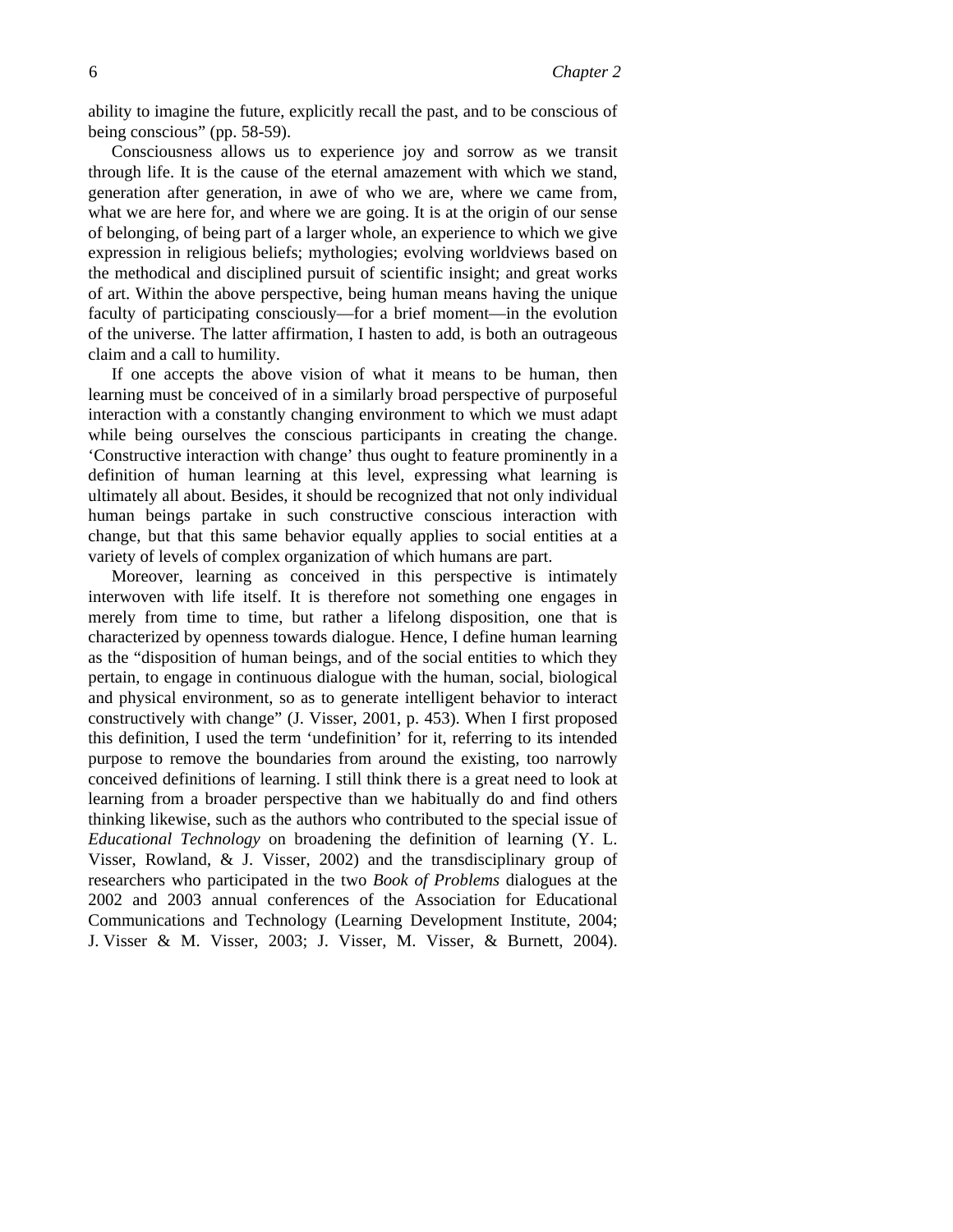However, I also recognize that in daily discourse the word 'learning' is used in a great many ways, each of which relates to only aspects of what is implied in the above definition. The next section therefore identifies different levels of human adaptive behavior, each of them having something to do with the reasons why we learn and the different kinds of learning we engage in.

# **1.3 Four levels of adaptive behavior**

Human adaptive behavior, and thus the learning associated with it, occurs at least at the following four levels of organizational complexity, some of which we share with other organisms (J. Visser, 2002, November, n.p.):

Level 1: Interaction with threats and opportunities in the environment through genetically transmitted preprogrammed responses, e.g., fight and flight responses.

Level 2: Acquisition of essential environment-specific abilities, such as mastery of the mother tongue, driven by an inherited predisposition to do so.

Level 3: Deliberate acquisition of specific skills, knowledge, habits and propensities, motivated by individual choices or societal expectations, usually by exposing oneself to a purposely designed instructional—or self-instructional—process.

Level 4: The development and maintenance of a lifelong disposition to dialogue with one's environment for the purpose of constructively interacting with change in that environment.

It can be argued (J. Visser, 2002, November) that the above four levels of learning-related adaptive behavior in humans "represent a progression of increasingly higher levels of consciousness about one's role in life and in the world" (n.p.). Besides, "the four levels are not entirely distinct from each other" (n.p.). In fact, they often interact. Moreover, while the levels of adaptive behavior correspond to a hierarchy of increased consciousness about one's existence, the learning associated with these levels does not necessarily represent a similar hierarchy. Take the acquisition of skills such as 'to represent graphically the relationship between two variables' or 'to repair a punctured tire.' These are associated with Level 3 adaptive behavior. On the other hand, the procedures to acquire the skills in question are relatively simple and thus low level. A competent instructional designer will be able to explain the processes involved, sketching them out on the back of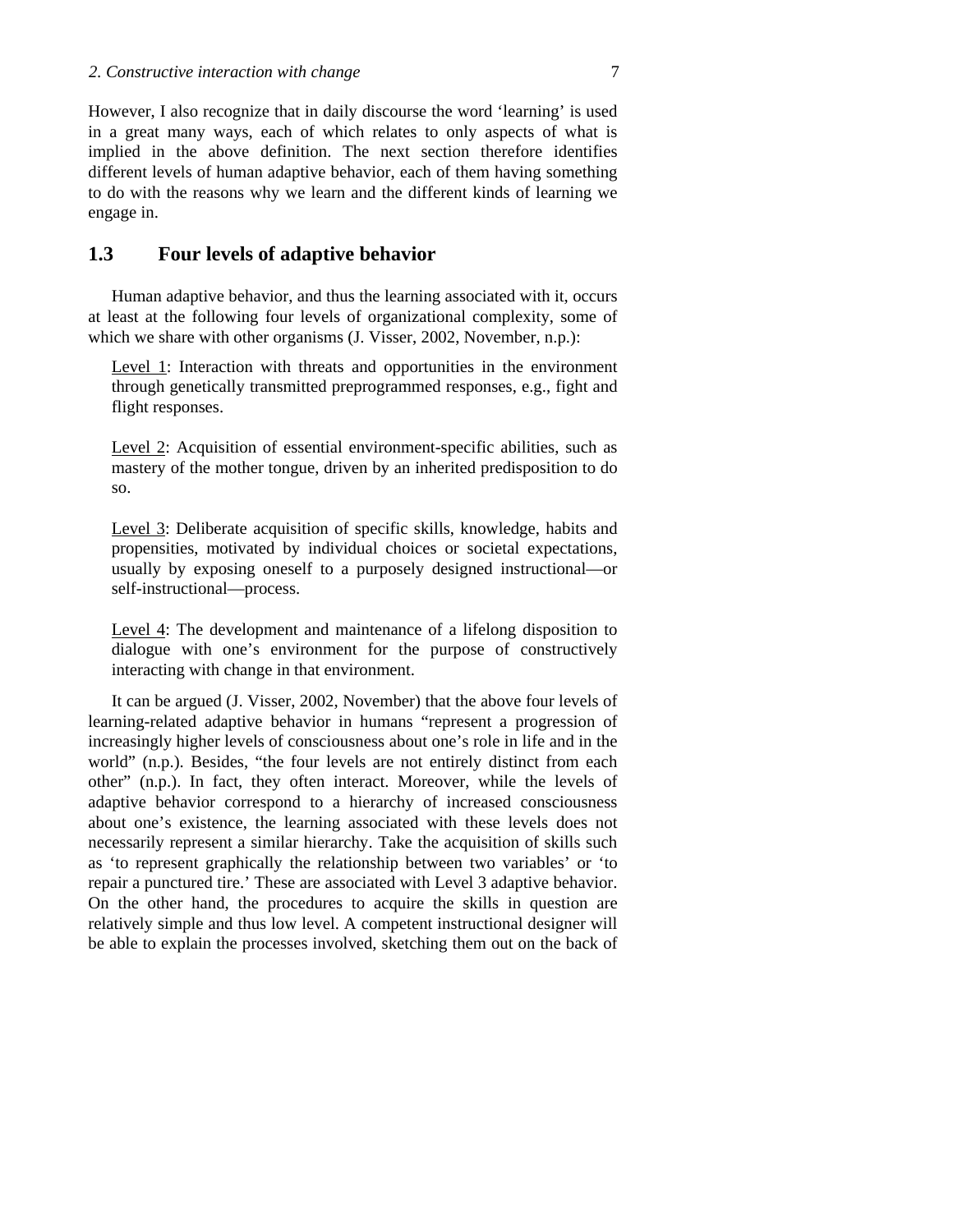an envelope. In contrast, educational communication professionals, particularly those involved in helping humans to avoid, for example, health risks associated with their reproductive behavior (Level 1), are still searching for answers to the question how to intervene and promote effective learning in this vastly complex area, which involves attitudes and values, as well as related cognitive and motor skills and the ability to moderate emotion (e.g., Patel & Yoskowitz, 2005, May).

The comprehensive definition of learning provided in Section 1.2 above is of interest particularly if one wishes to contemplate learning from a perspective that includes the fourth level of adaptive behavior. It applies at the most comprehensive level of being human, the level at which we are most distinctively different from anything else that learns, such as nonhuman animals or machines. It goes beyond the narrower definitions that underlie most learning theories, starting with Hilgard's (1948) definition, which states that "learning is the process by which activity originates or is changed through training procedures…as distinguished from changes by factors not attributable to training" (p. 4), a definition that, according to De Vaney and Butler (1996), who cite it, has been particularly influential on the thinking of the behavioral school. More recent definitions no longer describe learning as the sole consequence of training or instruction. Driscoll (2000), analyzing different learning theories, concludes that current definitional assumptions about learning, in addition to referring to learning as "a persisting change in human performance or performance potential," specify as the cause of such persisting change "the learner's experience and interaction with the world" (p. 11).

Not everyone is happy with a comprehensive definition like the one referred to in the previous section. In the first place, such a broad definition is difficult to use in the operational context of intentionally designed instruction. Besides, it may be seen to stress the obvious. See for a brief polemic on the latter issue the exchange between Chadwick (2002) and J. Visser & Y. L. Visser (2003). Discomfort with more comprehensive definitions of learning probably arises from the fact that most common definitions of human learning contemplate adaptive behavior at Level 3, the level that most education professionals have been prepared to deal with to the exclusion of other levels. There is nothing wrong, at least not in principle, with focusing on a particular level and thus delineating learning more restrictively than is done in my earlier cited comprehensive definition as long as one is aware to be dealing with a particular segment or aspect of the rich reality of human learning. Jonassen (2002), for instance, uses a definition of learning referred to in connection with another question raised in this dialogue (De la Teja, Question 23, p. xx in this volume), which focuses on learning as a "willful, intentional, active, conscious, constructive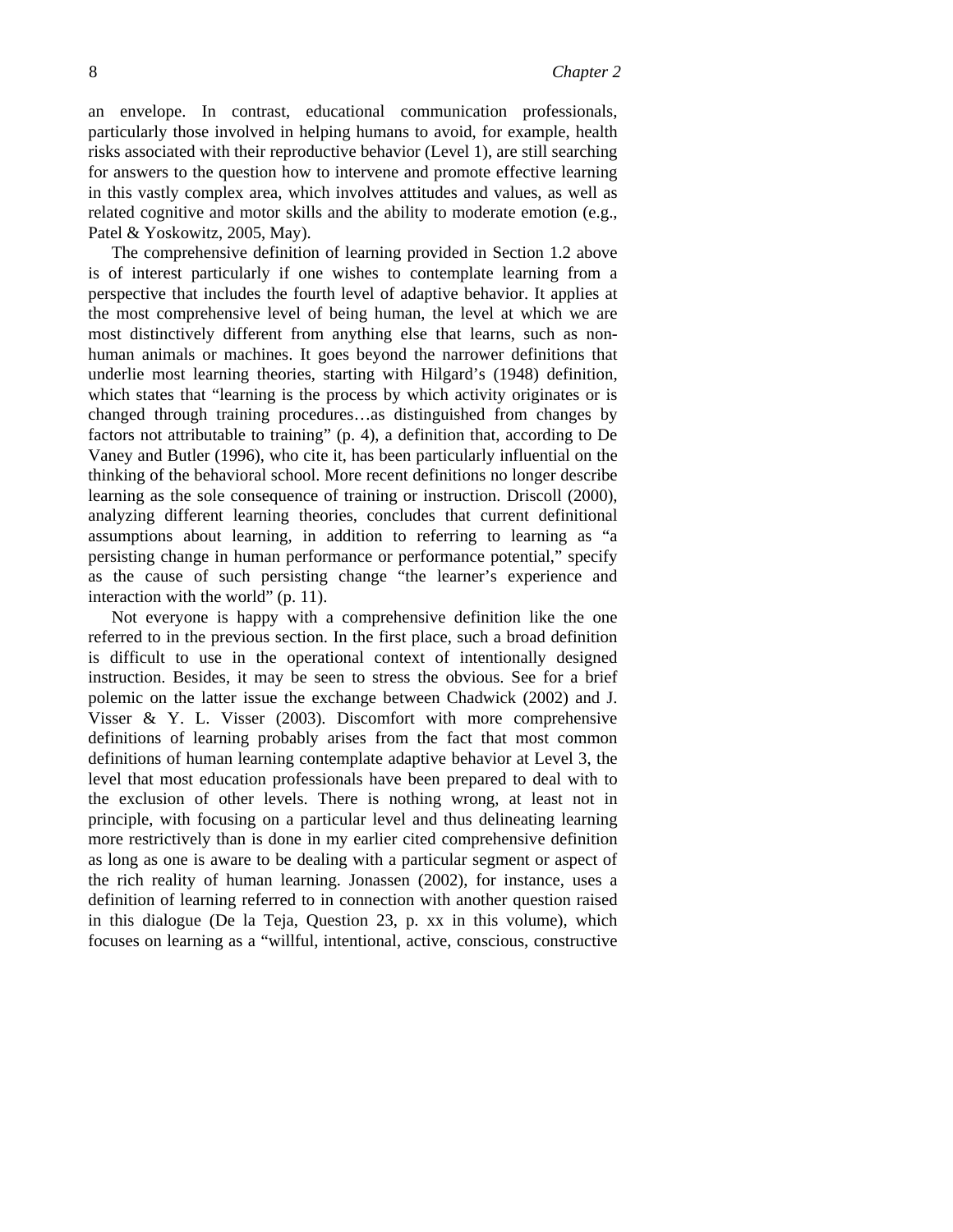and socially mediated practice" (p. 45). While this definition stresses a number of undoubtedly important aspects of learning at Level 3, it excludes for instance the vast area of incidental learning associated with Level 4. However important a particular segment or aspect of learning may be at a practical level of intentional intervention in changing human performance capability to serve accepted societal goals—which in today's world is usually related to the interests of the prevailing economic model—by closing one's eyes to human functioning at a higher level of adaptive behavior one is at risk of developing human beings who increasingly lose the capacity to intervene in ever more complex situations at a time when the major problems the world faces are exactly situated at such higher levels of complexity.

In view of the above rationale, I thus argue that, at whatever level we interact with the development of human learning, we should always do so within the perspective of the highest level of complexity within which we expect people to be able to operate. Against the backdrop of that argument it is sad to observe how increasingly formal education, up to the highest level, is being dealt with as if it were a mere commodity (see for arguments defending this position Daniel, 2002, and Daniel, 2003, and for opposing arguments Jain et al., 2003).

## **2. A CHANGING LEARNING LANDSCAPE**

Now that I have explained on the previous pages what I mean by learning, I shall attempt to clarify next what I see as the major characteristics of the current learning landscape, as contrasted with the challenges and opportunities learners of past generations were facing. I highlight two areas, namely (1) the changed nature of change and (2) the changed nature of the problems, challenges and opportunities we face. The latter area reflects the reality of a world which cannot be fully understood if we are unable or unwilling to engage in complex thinking processes.

# **2.1 Changed change**

Humans, as adaptive organisms, have of course changed extremely little over long periods of time, periods that cover many generations. Whatever changes there may have been, evolutionary processes are too slow for such changes to become noticeable within timeframes of the order of magnitude of a couple of generations. Conversely, the world in which humans live has undergone dramatic changes over the last one to two generations, changes that are much more dramatic than ever before. The process is ongoing and is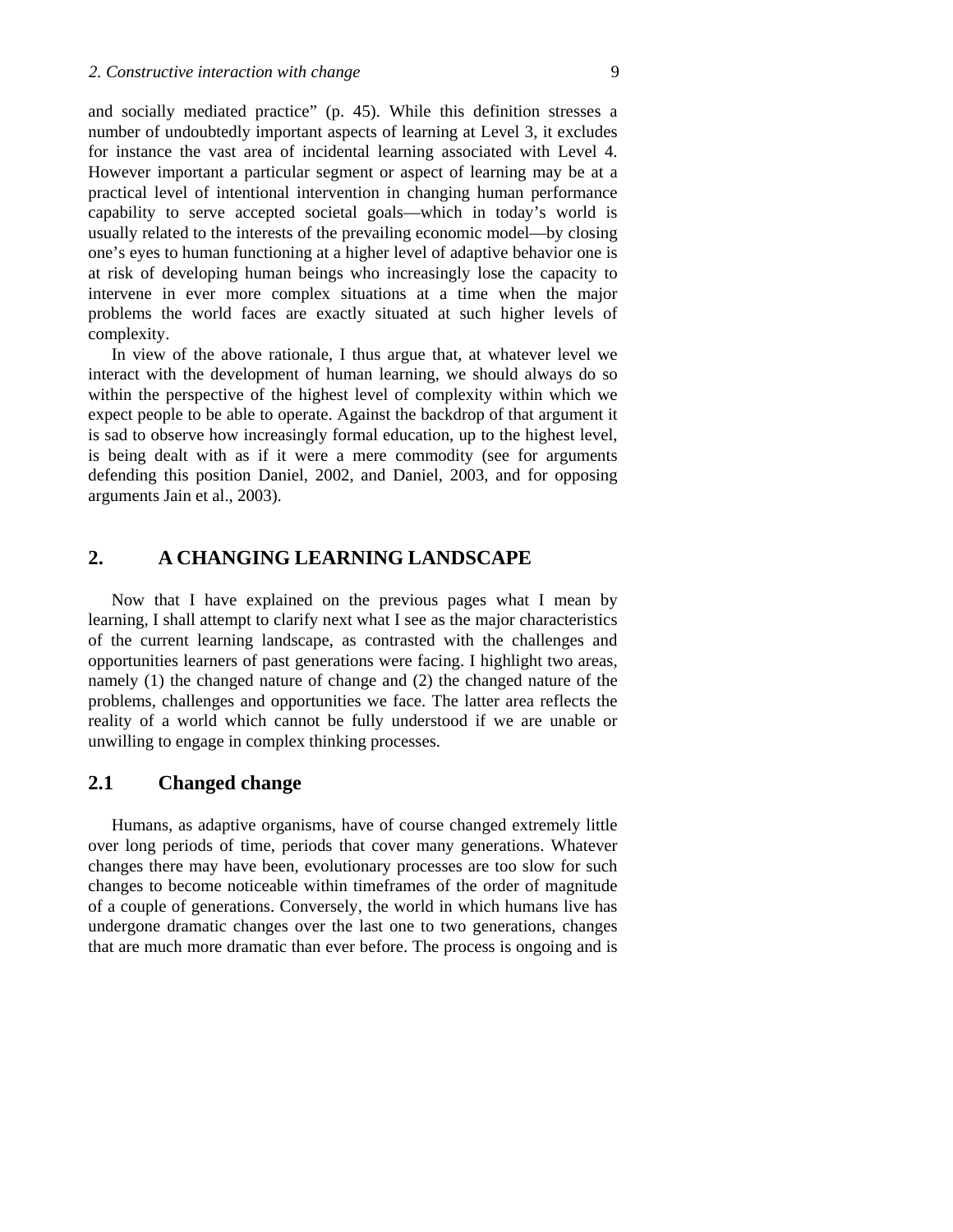expected to become even more spectacular (Spohrer, 2003, October). The major changes have to do with the phenomenon of change itself. Change has changed.

In the past, the rate of change was slow enough for each generation to prepare itself during the initial phase of its existence for the circumstances into which it was born. Those circumstances could be expected to prevail without much alteration throughout the lifespan. Thus, members of a particular generation were able to spend the rest of their lives living with what they had learned while they were young, being able to deal with most situations. Moreover, older generations still alive were perceived as storehouses of acquired wisdom that members of younger generations could access and validly apply in their own lives. That time has gone and it has gone forever.

By contrast, the world of the 21st century is characterized by change that is often perceived as turbulent and having a high level of unpredictability. The current and future generations will have to live with such unpredictability. This requires a high level of insight in and control over one's own capacity to learn, to an increased extent at Level 4 referred to earlier in this chapter, and to do so in a lifelong perspective. Learning to learn, in a conscious way, should therefore be a prime concern, starting from the time infants are being raised and continuing throughout life.

The wisdom of the elders is undoubtedly still to be treasured, but it will only remain a valid resource in the context of intergenerational dialogue as long as third and fourth age citizens retain the capacity to reframe, rethink and redefine their acquired insights in ever changing circumstances and younger people have the capacity and entertain the predisposition to incorporate such invaluable knowledge into their current reality. Furthermore, the possibility for such older citizens to share their wisdom and to make it interact with the learning of members of the younger generations may well be conditioned by their ability to use the technologies of the day and their associated symbol systems, which are a natural part of the world of the young, but with which older people often only become familiar with considerable difficulty, requiring them to learn as well.

# **2.2 Changed problems, challenges and opportunities**

Another way in which the learning landscape has become crucially different from what it looked like before has to do with a shift in emphasis regarding the purposes for which we learn. Put differently, it has to do with the nature of the problems, challenges and opportunities the world faces and the responsibilities we assume as actors in a problematized environment. Here I see the following key challenges: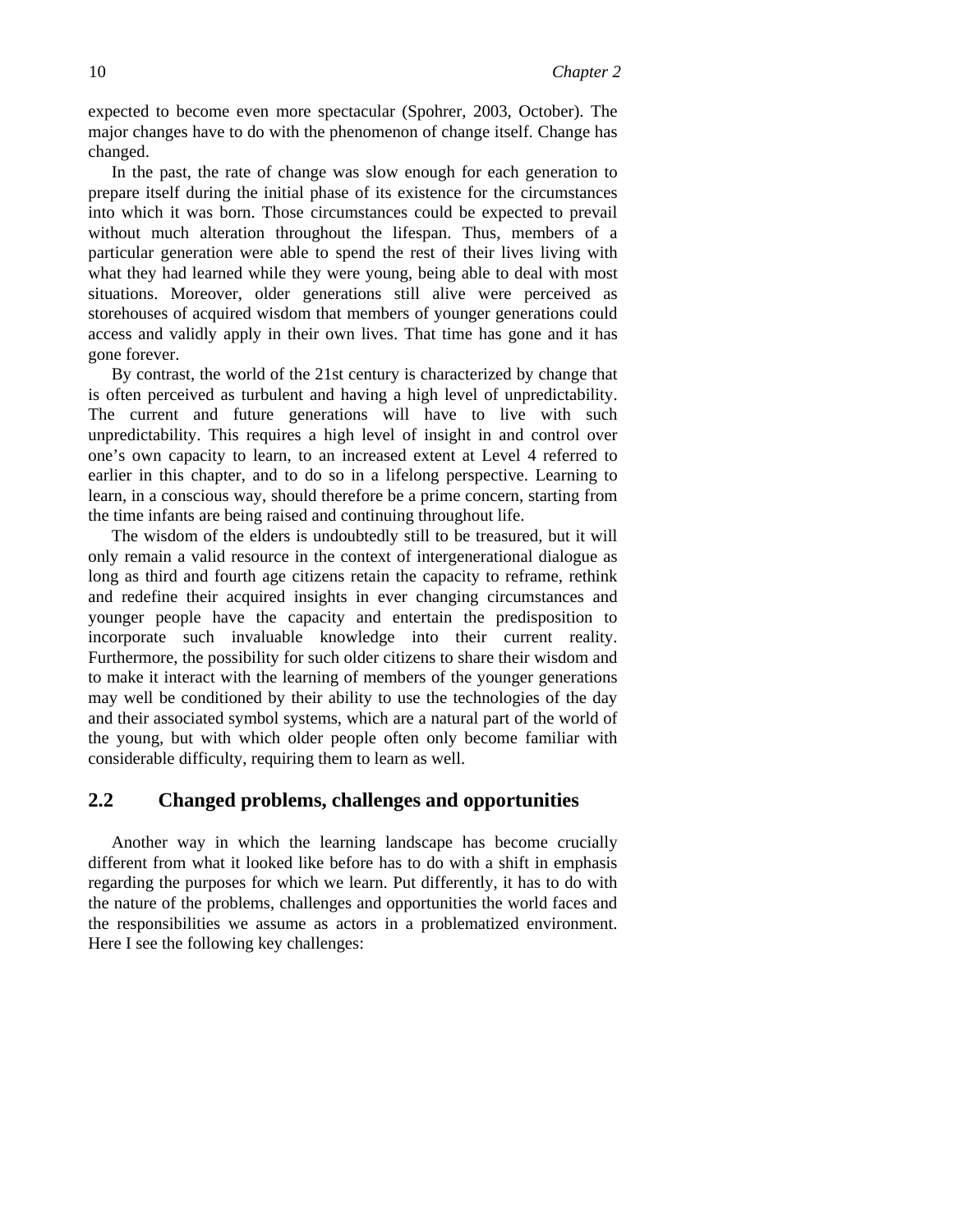- Complexity rather than linearity.
- Uncertainty, chance and ambiguity rather than relative certainty.
- Interconnectedness that challenges the ways in which we care for our creative diversity.
- Science and technology challenging our perceptions of what it means to be human.
- Power of potentially serious destructive intervention perpetrated increasingly at the level of individuals and relatively small groups.

The above challenges are best appreciated against the backdrop of our evolutionary history. Most recent estimates put the age of the universe at 13.7 billion years (WMAP, 2005). Recent findings suggest that some form of life was present on earth at least 3.43 billion years ago (Allwood, Walter, Kamber, Marshall, & Burch, 2006; Awramik, 2006). Hominid development is supposed to have started between five and ten million years ago (Institute of Human Origin, 2001) whereas human development may have started somewhere between 100 to 200 thousand years ago (Templeton, A.R., 2002).

For ease of comprehension, let us compress the timescale to seven days and let us pretend that the universe came into being at the start of the first day. Then early forms of life would have started to emerge on the sixth day. Hominid development would have started just about five minutes ago and human development a mere six seconds ago. Less than half a second ago on the chosen time scale (in reality 10,000 years) the so-called agricultural revolution took place, replacing the haphazard practice of hunting and food gathering by the sedentary practice of growing crops and raising livestock in an increasingly organized and planned manner, allowing food to be produced in excess of what was needed so that it could be preserved and stored for later use. This took away an important self-regulatory mechanism that had so far kept the world's human population at a more or less stable level believed to have been eight million people—determined by the immediate availability of nature's resources in particular habitats. In fact, it replaced nature's control of humans by human control over nature and marked the start of a continual process of innovation building upon innovation, as each new innovation is usually at the origin of a new set of challenges and opportunities, calling for further intervention. It turned us into a species that actively and consciously uses its capacity to create knowledge for the purpose of changing the world in which it lives, riding on the waves of innovation by creating new innovations.

The consequences in that short time span of 10,000 years—less than half a second on our metaphorical seven-day time scale—have been stupendous. For instance, for millions of years the population size of our evolutionary ancestors had remained more or less stable at a level that nature could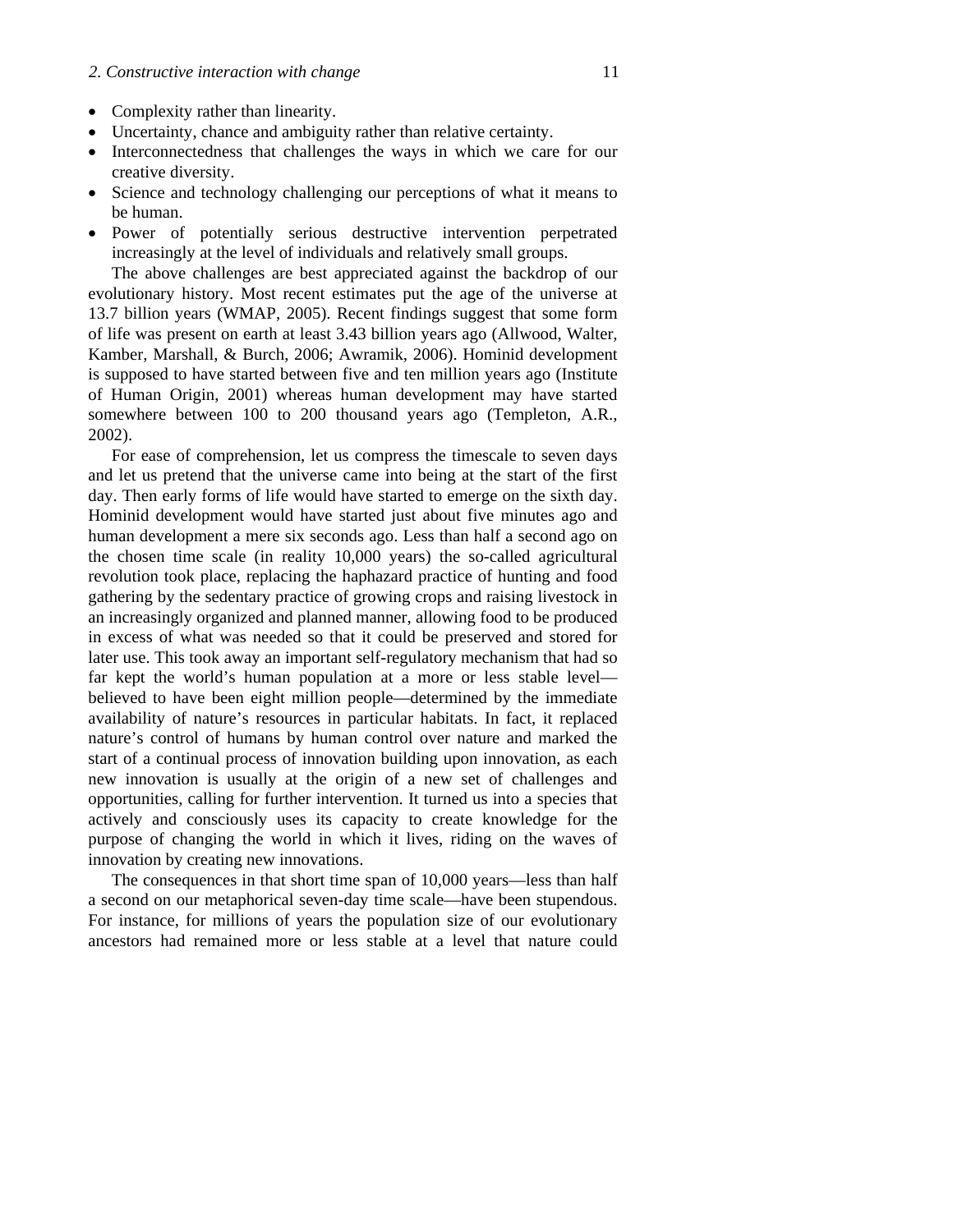support. As the practice of agriculture abolished the self-regulatory constraint on population growth imposed by nature, we started to grow, little by little in the beginning, with ups and downs caused by the onslaught of and recovery from episodes of endemic diseases, but growth became increasingly more rapid the larger the population size and the better health, sanitary and nutritional conditions became. Thus, in 1960, after several million years of hominid development, the world population stood at three billion. It took no more than 40 years for it to double to six billion just before the end of the last century. Such startling expansion could not have taken place had it not been accompanied by ever more rapid technological development that could mitigate the problems created by too many people having to share only limited resources. The process led to fierce competition for available resources and thus the development of warfare and defense technology; it also led to the more beneficial processes of development of technologies through which additional or alternative resources could be accessed and already available ones could be used more efficiently.

Tremendous amounts of resources and effort continue to be expended until today on means to exert power over one another by force. This has escalated to such an extent that, according to Robert Nelson of the Union of Concerned Scientists in a discussion about the Reliable Replacement Warheads program (Science Friday, 2006), half a billion people can be killed in the first 30 minutes of a thermo-nuclear war using the currently existing nuclear capability of the US. The inability of the world, despite the tremendous efforts undertaken at the level of the United Nations system, to harmonize our scientific and technological capability with our political prowess to create a better and more just world is eloquently expressed in the title (and content) of a recent book, *Space-age science and stone-age politics* (Avery, 2005).

The above is but one of the many complex challenges facing today's world. There are many other challenges of a similarly complex nature. They are often intertwined with one another, further increasing the complexity of the problem space in which  $21<sup>st</sup>$  century humans operate. They have to do with such questions as how to feed the nine billion people that are expected to populate the earth by the year 2050; how to care for and preserve our cultural and linguistic diversity in a world of all-encompassing open communication networks in which there is a risk of asphyxiation of weak cultures by dominant ones; how to use the resources available on the planet in a perspective of sustainable interaction with the environment; how to create a world in which living together in harmony is not under constant threat of the tensions caused by blatantly visible disparity in wealth and power; how to redefine what it means to be human in a world of scientific and technological development that increasingly allows humans to interfere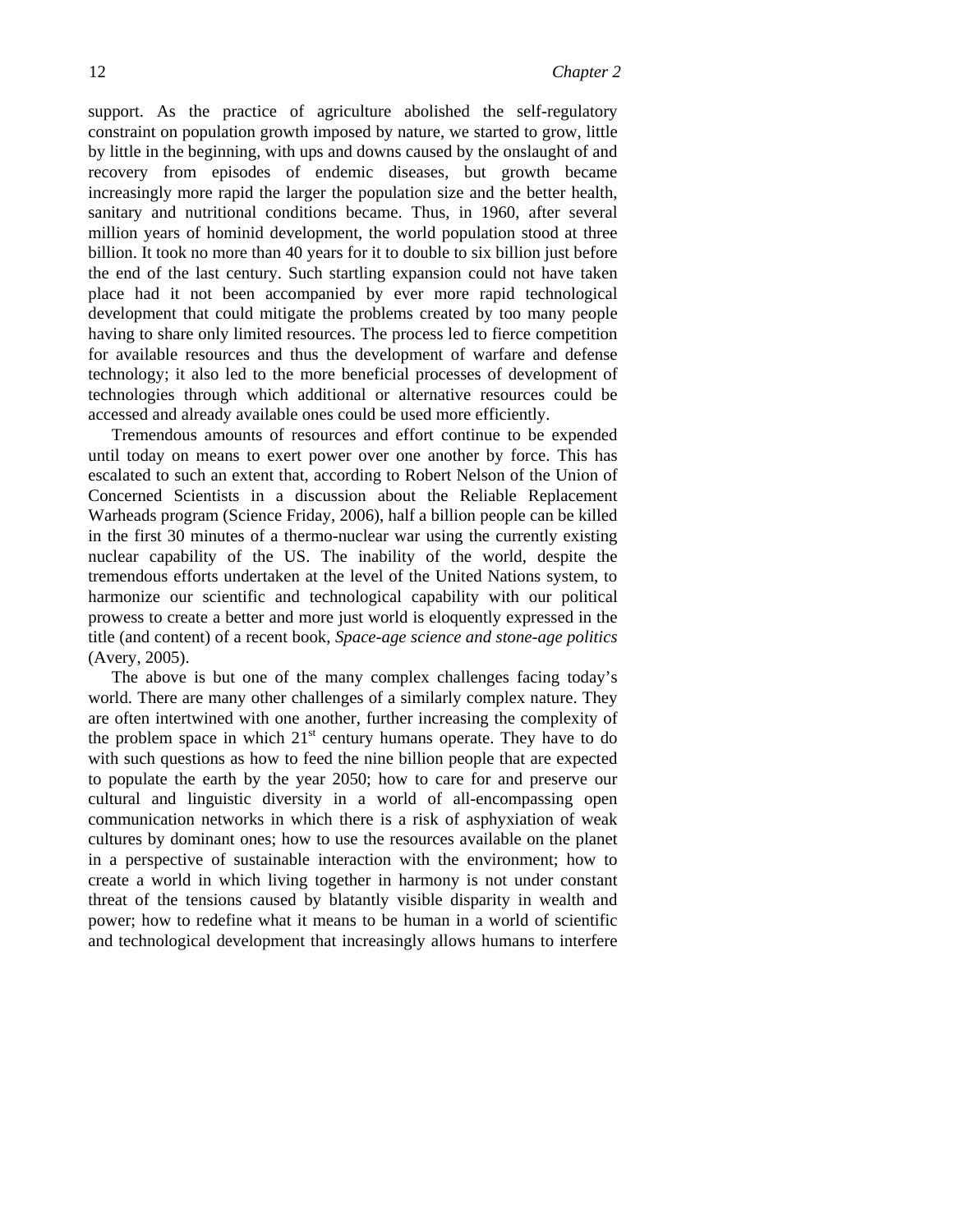with their very humanness; or how to ensure that humans around the globe behave so as to minimize the risk of pandemics, HIV and AIDS being a case in point.

In all the above cases there is an essential need to develop thinking that transcends the traditional disciplinary approaches. In other words, dealing with these issues requires a transdisciplinary mindset. Both the current structure of available educational offerings and related student attitudes are generally not conducive to developing the kind of deep and comprehensive insight that preconditions transdisciplinary thinking. There is little difference in this regard between the various levels at which the educational system operates, be they primary, secondary or tertiary. Marshall (2006) speaks in this connection of "an unbalanced learning environment [in which] the need for a deeper context of schooling is imperative" (p. 6). The school teaches separate content areas, or 'subjects,' often administered by different people, subject specialists, who are not seen to collaboratively serve a purpose greater than they themselves and their specific discipline. It leaves to the learner the task of bringing the parts together, creating meaning out of what is being taught, and to seek and discover the connections, building a whole that is more than the separate parts and that eventually encompasses the learners themselves, individually and socially. But the learner is already emotionally disengaged and rarely accomplishes what is assumed to happen. The reason is a simple and obvious one. Marshall asserts concisely the issue at stake when she explains that "learning occurs when meaning is constructed and…meaning is constructed when emotions are engaged and conceptual relationships and patterns are discerned and connected" (p. 7).

The underlying assumptions of how we learn and teach in school date back to the seventeenth century when Descartes introduced the principle of separation of what belonged to the mind (*res cogitans*) and what belonged to nature (*res extensa*), the assumption being that subjectivity is at odds with the serious pursuit of knowledge and that only the objectively verifiable counts. There is no doubt that the development of science as such has greatly benefited from applying Descartes' teachings, but it has at the same time detached those who know from what they know and led to sciences that are disconnected from the cultures to which they belong. Good scientists, of course, know better and they have always violated the principle as necessary, allowing science to move forward in a stepwise fashion. Bronowski (1978) calls it "a self-correcting activity" (p. 122) and explains:

Science is an attempt to represent the known world as a closed system with a perfect formalism. Scientific discovery is a constant maverick process of breaking out at the ends of the system and opening it up again and then hastily closing it after you have done your particular piece of work (p. 108).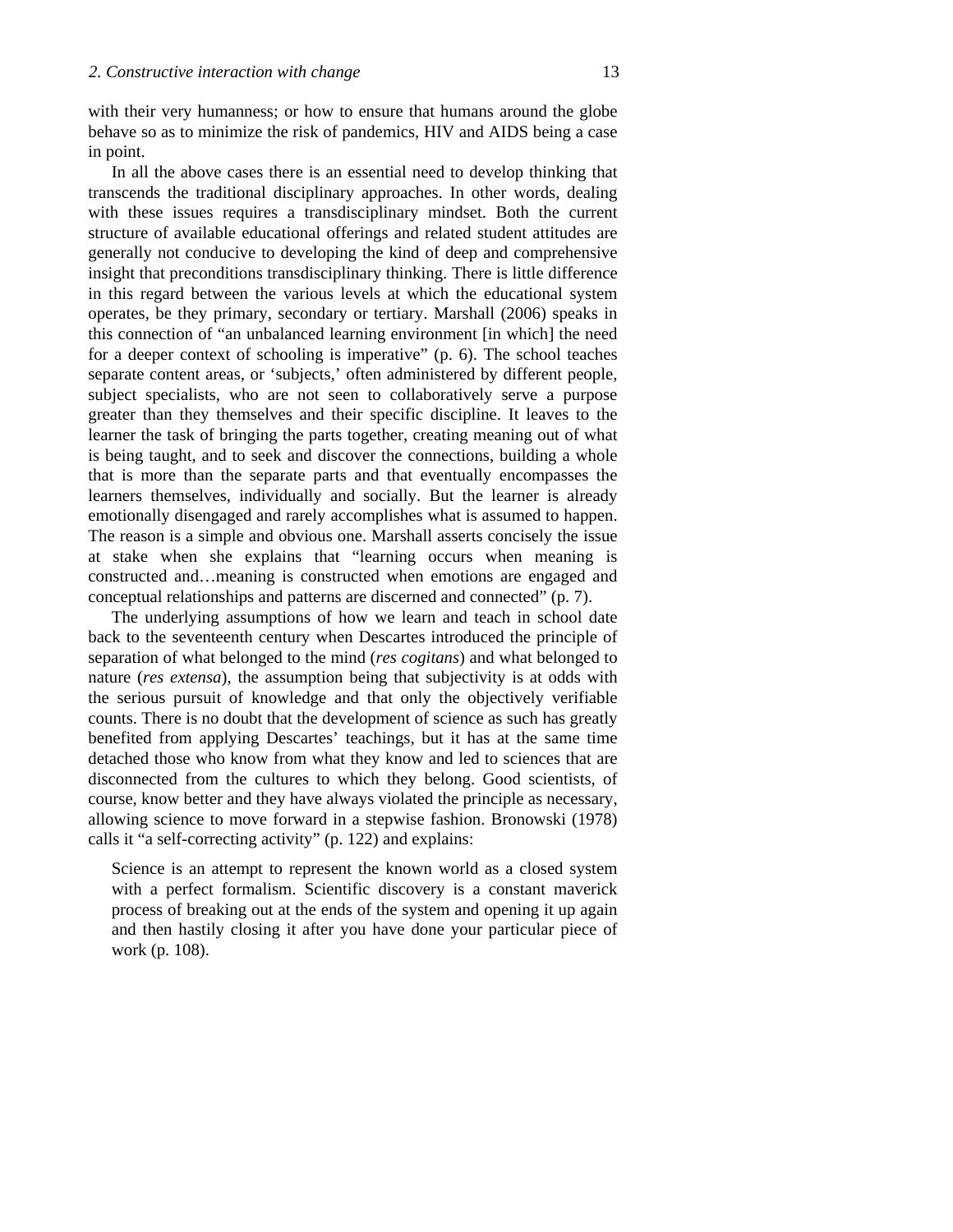Morin (2005) takes up the theme of complex thinking eloquently and comprehensively in a small compilation volume of his extensive work called, modestly, *Introduction à la pensée complexe* (Introduction to complex thinking). In his foreword he argues that the case for complex thinking cannot be made in a simplistic manner. The argument is in and of itself complex and must culminate in exercising thought capable of dealing with the real world, of entering into dialogue and negotiation with it. Such complex thought incorporates, according to Morin, as much as possible of the historically developed processes of reductive thought (pensée simplifiante), but refuses the mutilating consequences of a simplification "that sees itself as the representation of what real there is in reality" (p. 11 my translation).

Elsewhere, Morin (1999) draws specific lessons for what should be considered key issues for education for the future. True to his argument referred to in the previous paragraph, he calls these lessons 'complex lessons.' I include this 66-page document by Morin among the 'resources for further exploration' at the end of this chapter and encourage my readers to delve into these complex lessons, which are available online. Here I limit myself to a simple itemized listing of the main issues dealt with by Morin. Following is a paraphrased representation of the description that Morin outlines himself in the foreword to his complex lessons. Each of the bullet headings is a direct quote from Morin's referenced work. The rest is my own words and interpretation as well as commentary, except for the parts in quotation marks and referenced as such. I note that Morin's focus is on teaching; mine in this chapter is on learning and the role of the learner. My reformulation of Morin's ideas reflects my specific focus and vision.

• *Detecting error and illusion* 

Under this heading, Morin alerts to the fact that the school focuses on knowledge but generally fails in letting the learner discover what knowledge is, denying the knower the privilege of knowing what it means to know; to be aware of the often fragile underpinnings of what we think we know; to be armed against misconception, error and illusion.

• *Principles of pertinent knowledge* 

The question raised here relates to the habit of schools to confront learners with compartmentalized knowledge while failing to provide them with the opportunity to connect the parts among themselves and combine them into a whole that is more than the simple sum of the parts. Knowledge becomes pertinent by placing it in context. Doing so is the task of the learner—not that of the teacher, but it is the teacher's task to ensure that the opportunity exists as well as to help the learner prepare her or his mind to always seek the "mutual relations and reciprocal influences between parts and the whole in a complex world" (p. 2).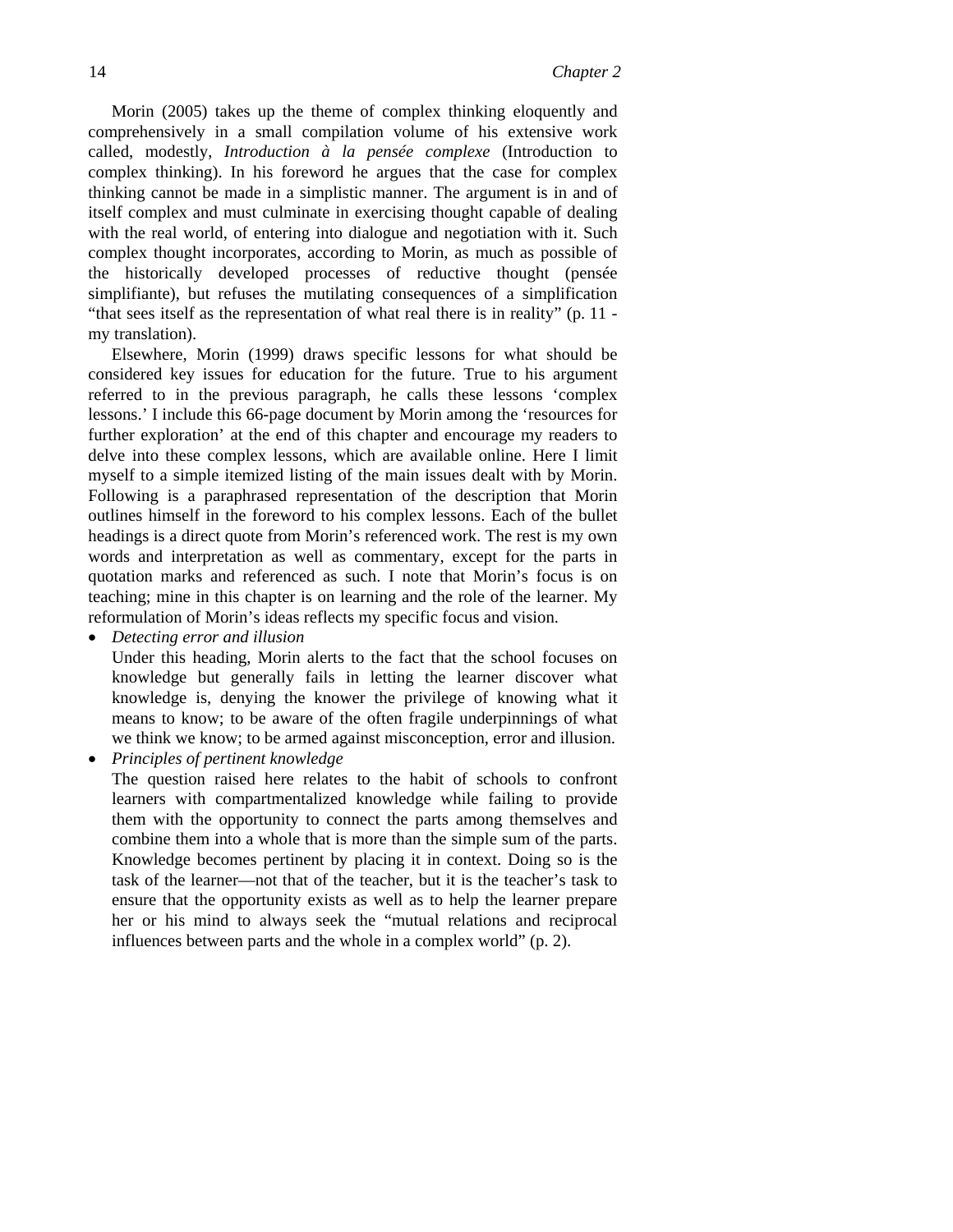#### *2. Constructive interaction with change* 15

#### • *Teaching the human condition*

From our perspective as human beings (and what other perspective could we possibly have?), our humanness in all its multifaceted ways (biological, physical, social, cultural, etc.), seen as an integral component of the larger environment of which we are part, is the basis for our human presence and intervention in the world. Rediscovering what it means to be human, getting to see the "indissoluble connection between the unity and the diversity of all that is human" (p. 2), is the formidable challenge the learner faces when presented with the thoroughly disintegrated discipline-based knowledge that habitually characterizes what we still call education.

• *Earth identity* 

This idea relates strongly to the points I made earlier in this section. Many of the problems, challenges and opportunities we face are of a planetary nature. It is no exaggeration to state that the future of our species is crucially dependent on how we relate to our earth identity. Thus, the way we learn and what we learn should take our planetary identity into account. Morin argues that therefore "the history of the planetary era should be taught from its beginnings in the 16th century, when communication was established between all five continents" (p. 2). I see no reason why this should be limited to the last five centuries. There has been significant cultural interaction among the peoples of the earth for much longer and major ideas that emerged thousands of years ago in one place continue to impact today's planetary population across the globe.

• *Confronting uncertainties* 

Under this heading, Morin quotes the Greek poet Euripides as saying, 25 centuries ago: "The expected doesn't occur and [the gods] open the door for the unexpected" (p. 3 in Morin's text). He goes on to say that these lines are "more than ever relevant" (p. 3) today. Indeed, as I have argued above, change is no longer what it used to be and one of the key capabilities that citizens of the  $21<sup>st</sup>$  century must possess is the ability to interact constructively with ambiguity, chance and unpredictability. Contrary to that conclusion, and as a consequence of how in the educational context knowledge tends to be presented as a series of separate areas of sure facts and procedures, learners continue to be faced with the challenge of figuring out how to "navigate on a sea of uncertainties, sailing in and around islands of certainty" (p. 3) and to discover how, in fact, the various disciplines they become familiar with are often far less focused on certainty than they appear or are presented to be.

• *Understanding each other*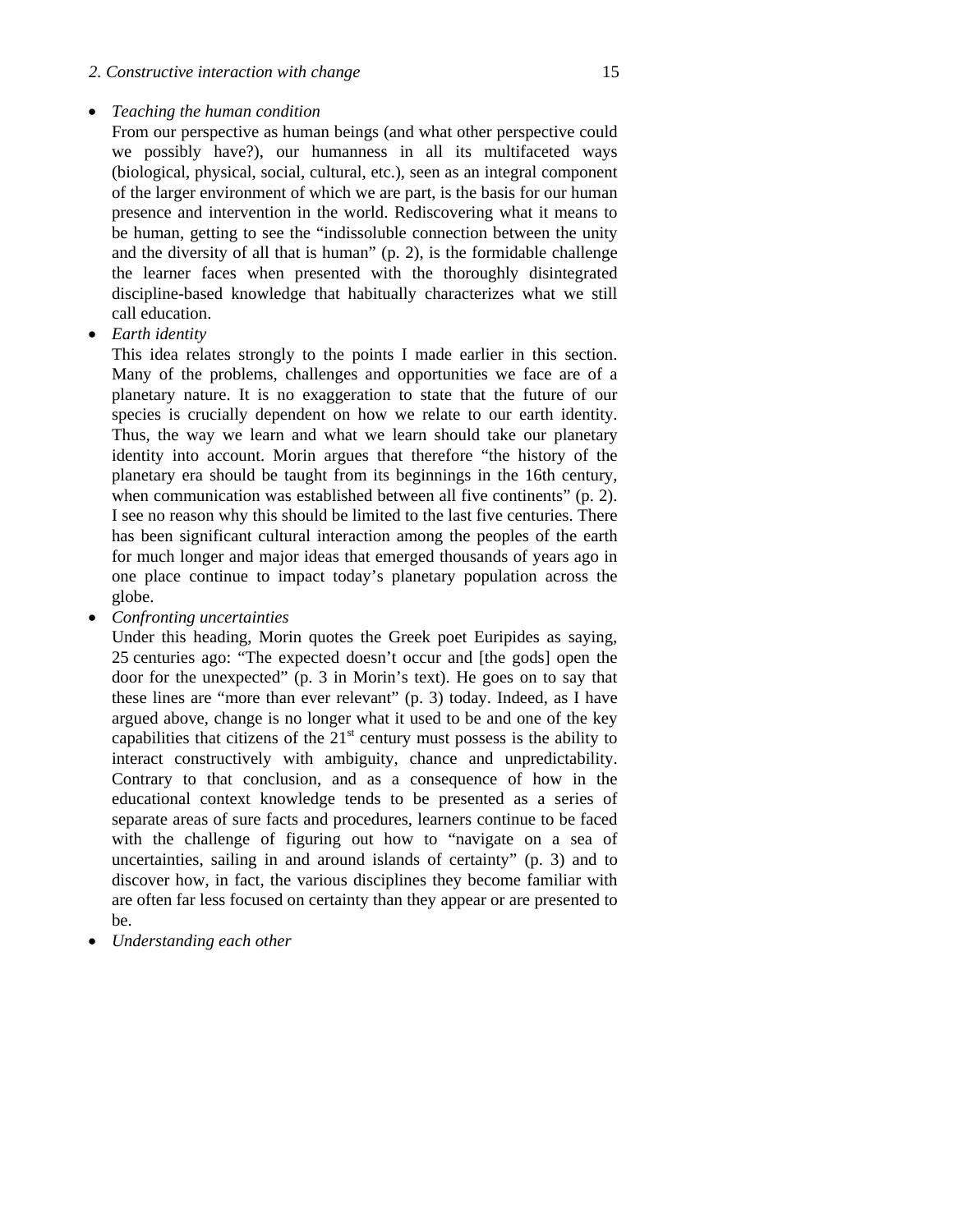It has long been known that it is generally better to first listen to each other, attempting to see the world as it is seen through other people's eyes, before taking action that might harm others and ourselves. The time at which I am writing these words, however, shows no shortage of serious violations of this principle. Such violations have become particularly dangerous as we live in times when the power to exercise significantly destructive action is not limited to states but is equally a weapon of coercion in the hands of individuals and small groups, such as terrorist cells. The problem is exacerbated by the pervasiveness of communication infrastructure that is able to show what happens in one part of the world almost instantaneously to everyone else on the globe. In a world of immense disparity and heightened levels of violence this cannot but create profound frustration and difficult to manage anxiety among individuals and governments. Thus, profound change of attitudes is of the essence. Or, as Morin argues, "Mutual understanding among human beings, whether near or far, is henceforth a vital necessity to carry human relations past the barbarian stage of misunderstanding" (p. 3). I have argued elsewhere (J. Visser, 2007) that "increased networking around the globe is an important condition for the formation of dynamic learning communities that are sufficiently global in outlook to become a basis for learning to live together (Delors et al., 1996) with the global concerns of our time" (p. 643). Not only is 'understanding each other' a key requirement for our time; it so happens that technological developments during the last two decades have made it easier for learners to find opportunities across cultural and geopolitical boundaries to practice the concept and give it personal meaning.

• *Ethics for the human genre* 

Morin observes correctly that ethics is not the product of lessons taught. Ethics takes shape in the mind as one becomes more and more aware of one's identity, both individually and as a member of communities, the society, and the human species. Moreover, such elucidation of who one is and what meaning one wishes to attribute to one's life also leads to a sense of belonging, to finding one's place in the universe, a spiritual awareness that may find expression in religious experience, artistic creation and metaphysical perception. Thus, Morin asserts that "all truly human development must include joint development of individual autonomy, community participation, and awareness of belonging to the human species" (p. 3, 4). Ethics is both personal and communal/societal. This has important implications for what ought to be done in preparing auspicious conditions for value clarification from an educational point of view. However, whether such conditions are in place or not, it remains a key challenge to the learner to always seek to participate in relevant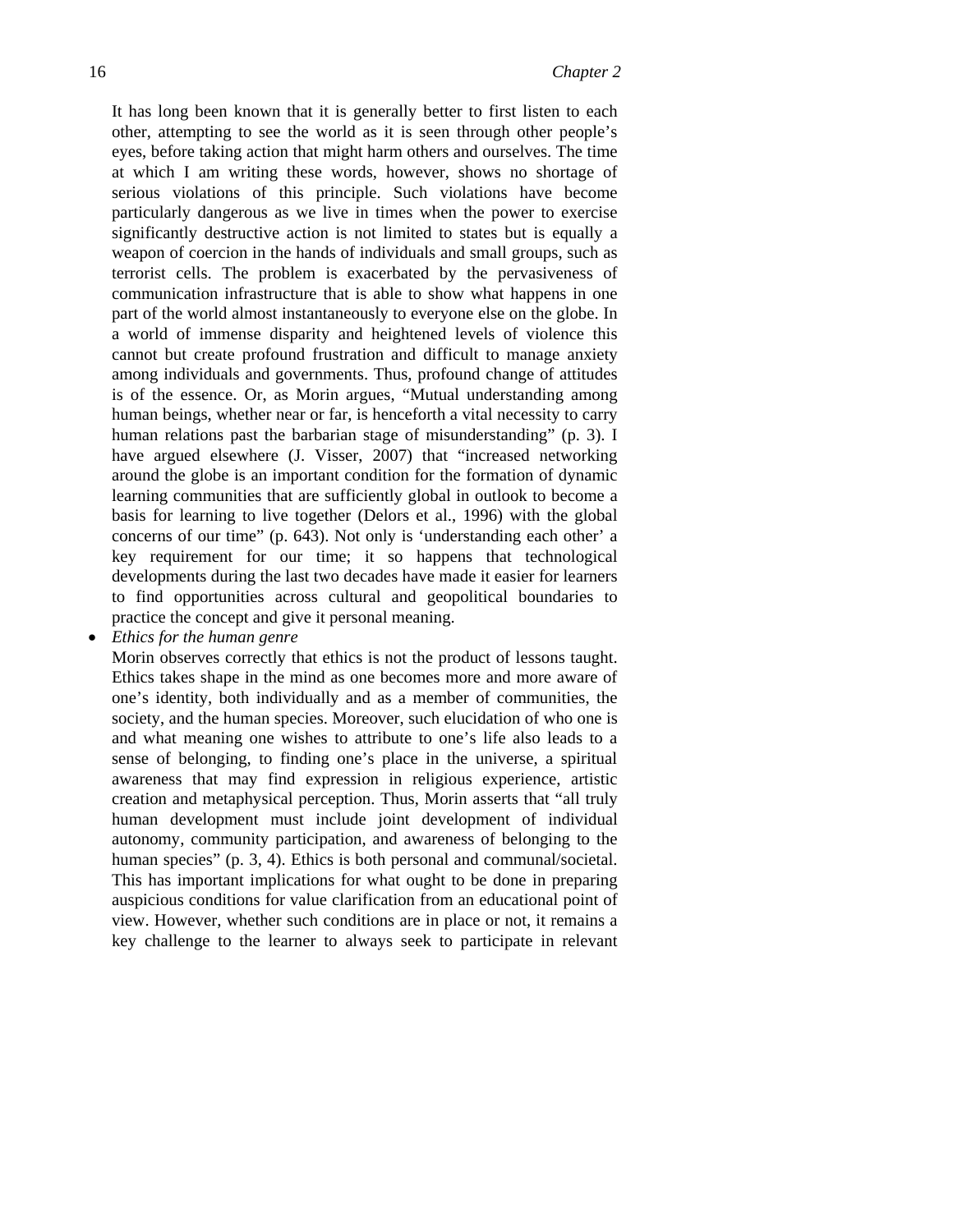contexts that allow for the development of a sense of individual, societal and species-related identity. A complicating factor in this regard continues to be the disintegrated way in which the world appears to learners in the perspective offered by most institution-based efforts at educating them. As long as schools do not attend to this problem, the burden is on learners to reconstitute the world from the pieces offered to them and to develop their sense of self, and of being good earth citizens, while interacting with other learning human beings who similarly engage in such efforts. The world of online learning is perhaps among the most propitious environments allowing important inroads to be made into this area of concern.

Having said the above, and while I recognize that the 'online learning space' is a relevant and important dimension of today's learning landscape, I shall argue below that I consider the notion 'online learner' an irrelevant and unhelpful concept—as do, for instance, Van Merriënboer and Stoyanov in their contribution to this volume (pp. xx-xx). The online learning space is there in addition to the various other spaces in which people learn. The online learning space may at times be the dominant dimension of the environment in which one learns; at times it may be complementary or supplementary, or a merely rudimentary dimension of the learning space. The fact that it is there, and that the tools through which it exists represent a certain level of technological sophistication, requires of today's learners to be conversant with those tools and their various uses. Some of those uses may be culture sensitive, which adds a further challenge, considering that the online learning space is not restricted to a single culture.

## **3. LEARNING ON THE NET**

Rumors about the superior usefulness of the Internet and its potential impact on learning are generally greatly exaggerated. Such exaggeration has led to a deformation of the perspective on the importance of technology for learning and the raising of expectations that are hardly ever met (e.g., Salomon, 2002). Those who make claims about the superior impact of technology often compare bad education via traditional means with the application of more enlightened principles of facilitating learning using technological means, tacitly assuming that the same level of enlightenment would not be possible in a technology-poor environment. I do not agree with such an assumption, which I view as uninformed and often based on limited imagination. Good thinking, good learning and good education can take place in almost any circumstance as long as the actors involved in the processes concerned are properly inclined and possess some basic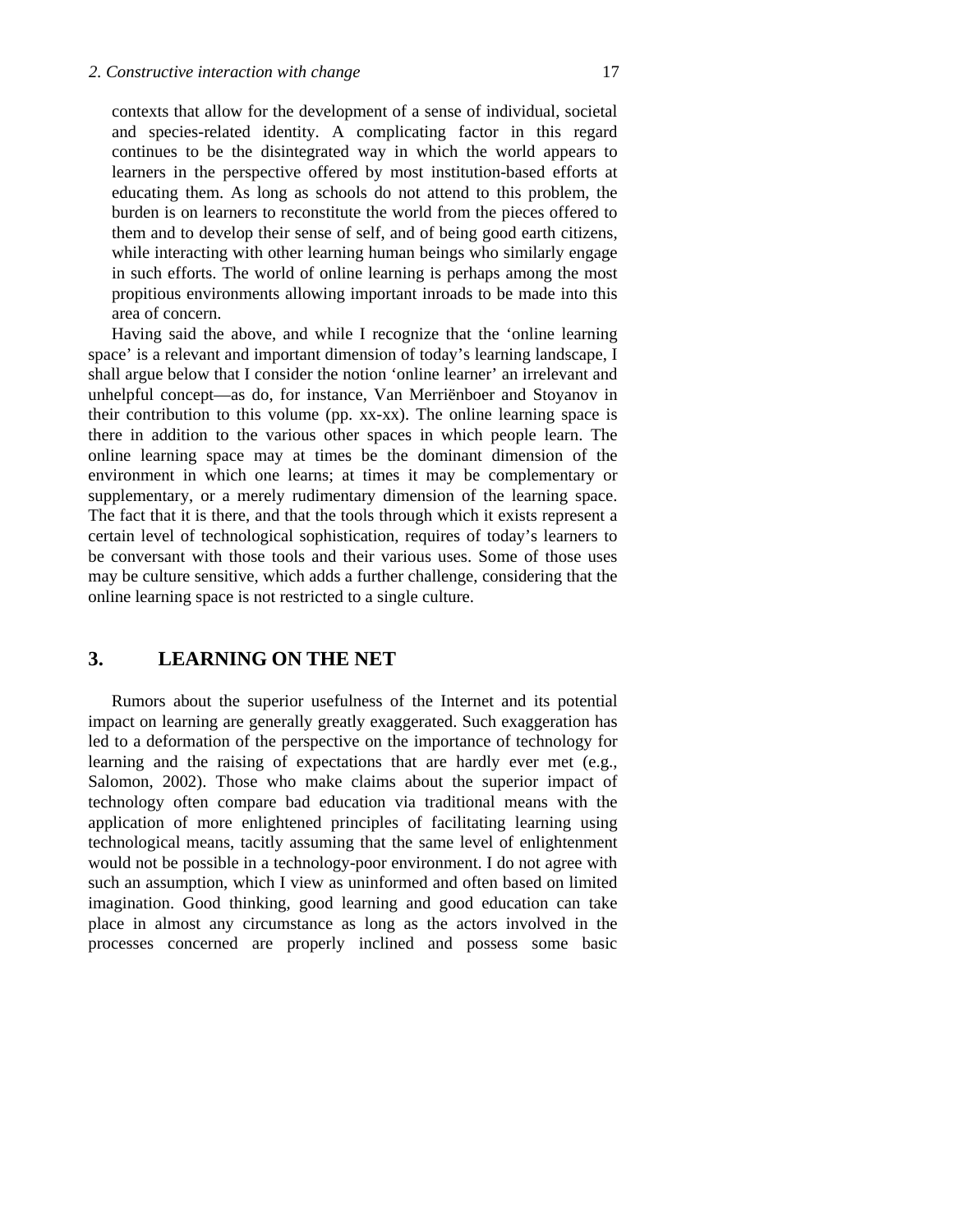competencies, the ability to listen being one of them. I contend that being passionate about what one teaches or learns is immensely more important than whatever technology. In fact, it remains an interesting question waiting to be researched to what extent technologization of the learning environment might adversely impact actors' disposition to develop passion about the matters at hand. The reportedly extraordinary abilities of Richard Feynman—a physicist whose passion for his subject is well documented—to teach to captivated audiences using no more than chalkboard and chalk, lends support to my contention (Sykes, 1994).

The problem of overemphasizing the importance of technology is furthermore exacerbated by the advertising practice of a commercial sector that does not miss an opportunity to induce into a naïve public the belief that there is a positive correlation between having the right gear and mundane measures of achievement practiced by the school system, such as making the grade. Defining technology *per se* as a factor of influence distorts visions of how pedagogy should be improved. Or, as Fishman (2006) argues: "Technology employed for 'business as usual' leads to the usual outcomes. You don't create improvements in teaching or learning by introducing technology; you create improvements in teaching and learning by improving teaching and learning!" (p. 2). Consequently, the challenges to learners and to those who help them learn generally have to do with issues that are unrelated to technology.

# **3.1 Is there such a thing as an online learner?**

During the online dialogue and workshop that preceded the writing of this book, I raised the question "Is the online learner a distinct subspecies among the wider species of learners in general?" (J. Visser, Question 1, p. xx in this volume). The underlying thoughts that accompanied my question, particularly the reference to Dreyfus's (2001) claim that the online environment is incapable of accommodating "emotional, involved, embodied human beings" (p. 48) in ways that allow those who learn to reach proficiency and expertise, triggered off another question, namely "What really is embodied learning, and how does it affect the effectiveness of instructional modalities?" (Y. L. Visser, Question 29, p. xx in this volume). Stirling (see pp. xx and xx in this volume) draws attention in Questions 4, 5 and 6 to the expectations created in learners due to their participation in online learning environments, features of which, and the ways in which those features are being used, affect the learners. In Question 8, Spector (p. xx in this volume) also refers to learner expectations, suggesting that "many expect more in terms of improved learning from an online course than a face-to-face course." I doubt whether this is indeed the case, but agree with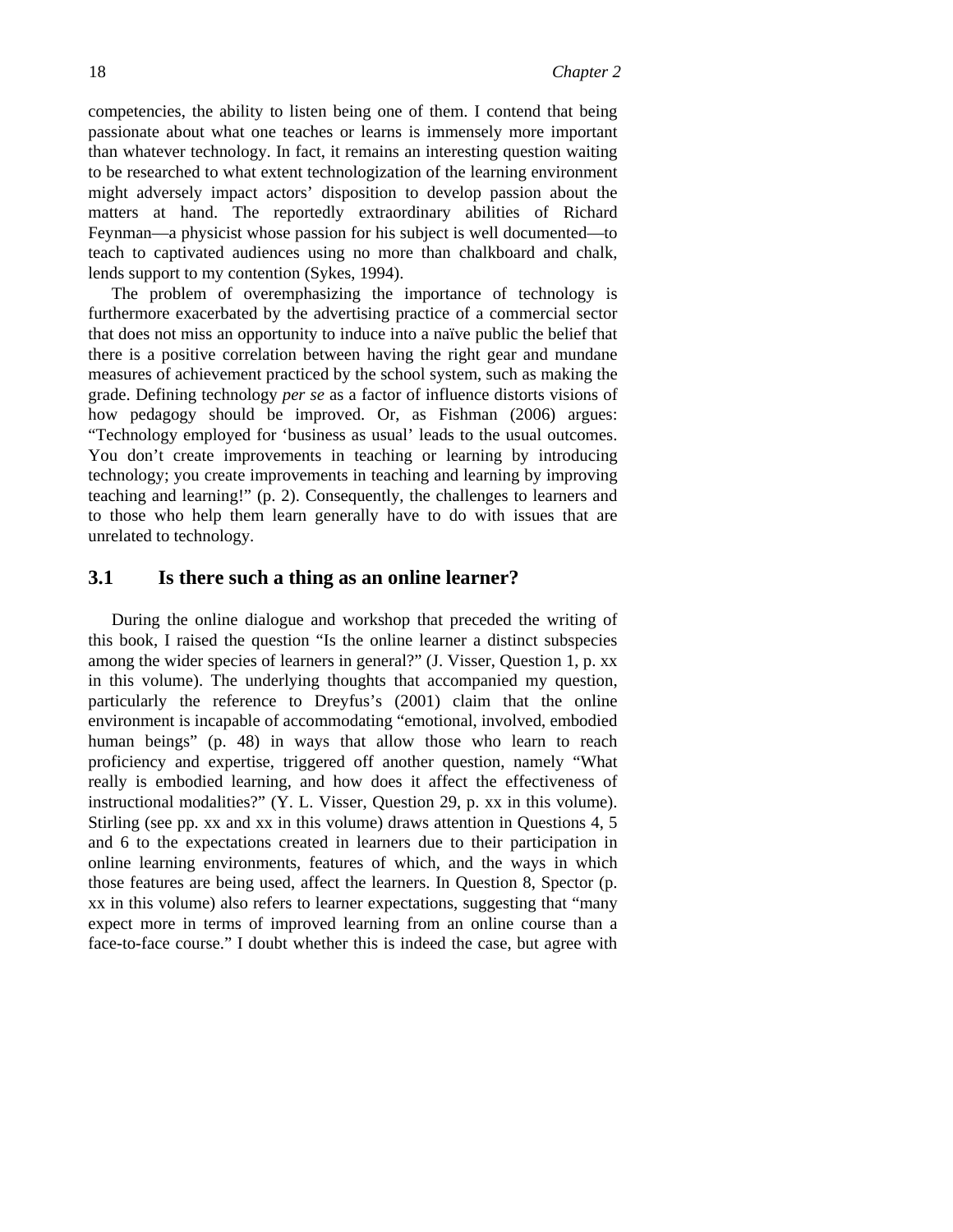both Stirling and Spector that it is reasonable to assume that the environment in which one learns creates expectations—perhaps not only in the learners, but also in those who facilitate the learning—that are determined, at least in part, by the characteristics of that environment. Van Merriënboer suggests (Question 10, p. xx in this volume) that the entire concept 'online' may just be too broad to usefully generate specific research questions. This suggestion, on the one hand, underlines that the environment is a likely factor (or set of factors) of influence, but, on the other hand, it also points to the need to become more specific in describing the various defining characteristics of learning environments. I would argue that, by extension of the same argument, such a differentiated approach in referring to the learning environment is similarly relevant in the case of online, face-to-face and hybrid learning settings.

Nonetheless, the online learning environment has its own specificities. For instance, it is able to facilitate kinds of learning, such as through global collaboration and online gaming (LaPointe's Questions 14 and 15, pp. xx and xx in this volume) and allows kinds of learner behavior, such as 'invisible' and anonymous participation (Beaudoin's Questions 16-18 and Y. L. Visser's Question 26, pp. xx-xx and xx in this volume, respectively) that are far less likely to occur in traditional settings. Besides, there are technical possibilities in the online environment that potentially allow new learning spaces to be opened up (see e.g. Bransford's Question 22, p. xx in this volume) that may less easily come to mind to learners whose sole perspective is that of the face-to-face context. On the other hand, Rogoza's Question 30 (p. xx in this volume) highlights the fact that, whatever the potentiality of the online environment, the reality often remains below what is potentially possible. Besides, as suggested by Question 26 (Y. L. Visser, p. xx in this volume), this same environment may be responsible for generating in students a number of unintended and undesired behaviors that detract from reaching online learning's full potential.

When in the 15th century the printing press was invented and print materials came into wide use among the general public, the appearance of that particular technology did not result in the emergence of p-learning and p-learners. When Jan Amos Comenius published his Orbis Sensualium Pictus in 1658, calling attention, by doing so, to the importance of appealing to learners' senses by including illustrations in instructional text rather than capitalizing on learners' ability to process verbal information, it didn't result in isolating i-learning as a particular kind of learning, nor did the advent of instructional radio lead to r-learning or that of instructional use of TV to t-learning. Against the backdrop of a centuries old history of the use of media in education, there seems little logic in the current tendency to reserve a special place for such things as e-learning and m-learning for those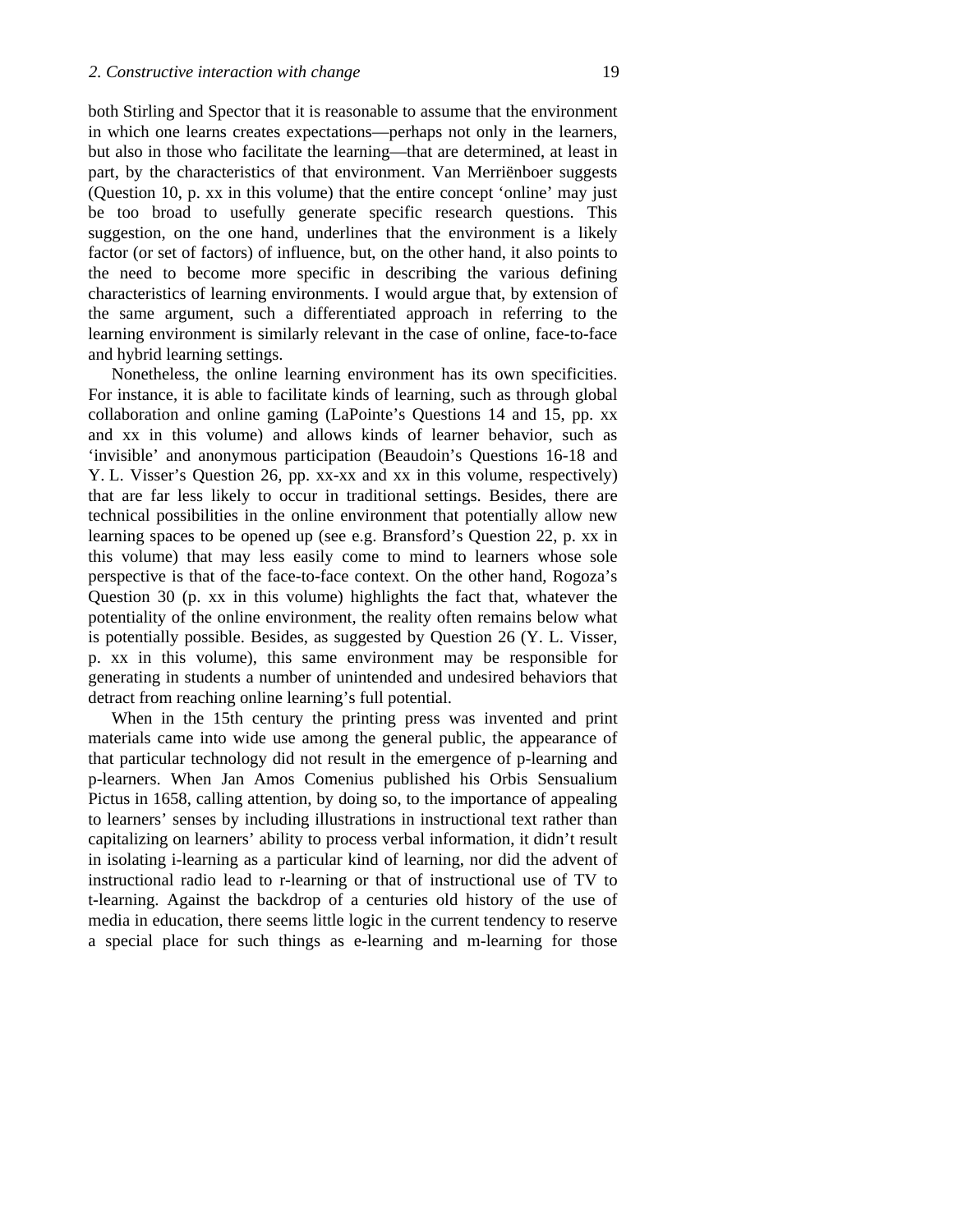instructional practices that involve the use of electronic communication via computer networking and handheld mobile devices, respectively.

The beauty of learners is that they are, well . . . learners. They come to the world hardwired to explore their environment (Gopnik, Meltzoff, & Kuhl, 1999). They create their own path through life while moving along, together with their fellow learners. Faced with different opportunities in which particular modalities—such as face-to-face instruction or education at a distance via a variety of media—may be dominantly available, good learners—those who have not bought into the idea that there is only one way in which to learn—will find their way not just by exploring the initially chosen option but equally by accessing multiple additional opportunities beyond the given one. They escape from domestication and become feral (see also Hall's contribution to this book). Defining someone as an e-learner or distance learner, even within the framework of a particular instructional context, is tantamount to discouraging such a person from engaging in wider explorations and failing to recognize the enormous wealth there is in learning when left to determine its own path.

Thinking back of the learning experience I know best, my own, I'm pretty confident that I would never have learnt Arabic had I stuck to the idea that I should meet this challenge through self-instruction; I would not have become a competent musical instrument builder had I limited myself to merely following the guidelines of the harpsichord building manual that I had at my disposal and had I not sought further advice from other builders and craftsmen and experimented with several techniques of my own invention; I would not have deepened my understanding of physics had I not supplemented an already excellent university program with weekly discussions and work sessions with a fellow student and friend who had similar interests and had I not explored what was on offer at other universities in related fields; and, finally, my personality would have remained underdeveloped had I not been able to find my ways in the school of life and become increasingly better at feeling comfortable with who I am and at ease with the limitations of my being.

Obviously, one shouldn't generalize from the above (biased) sample-ofone. However, I would not have brought up my personal experience had it not been largely convergent with the findings of an analysis of the stories of the lifetime learning experience of hundreds of people from around the world (Y. L. Visser, J. Visser, 2000, October; J. Visser, Y. L. Visser, Amirault, Genge, & Miller, 2002, April; M. Visser, & J. Visser, 2003), covering a spectrum ranging from academics in Europe and the USA of different ages to illiterate Aymara farmers in rural Bolivia. That research, which started accidentally at another annual convention of the Association for Educational Communications and Technology (J. Visser, Berg, Burnett,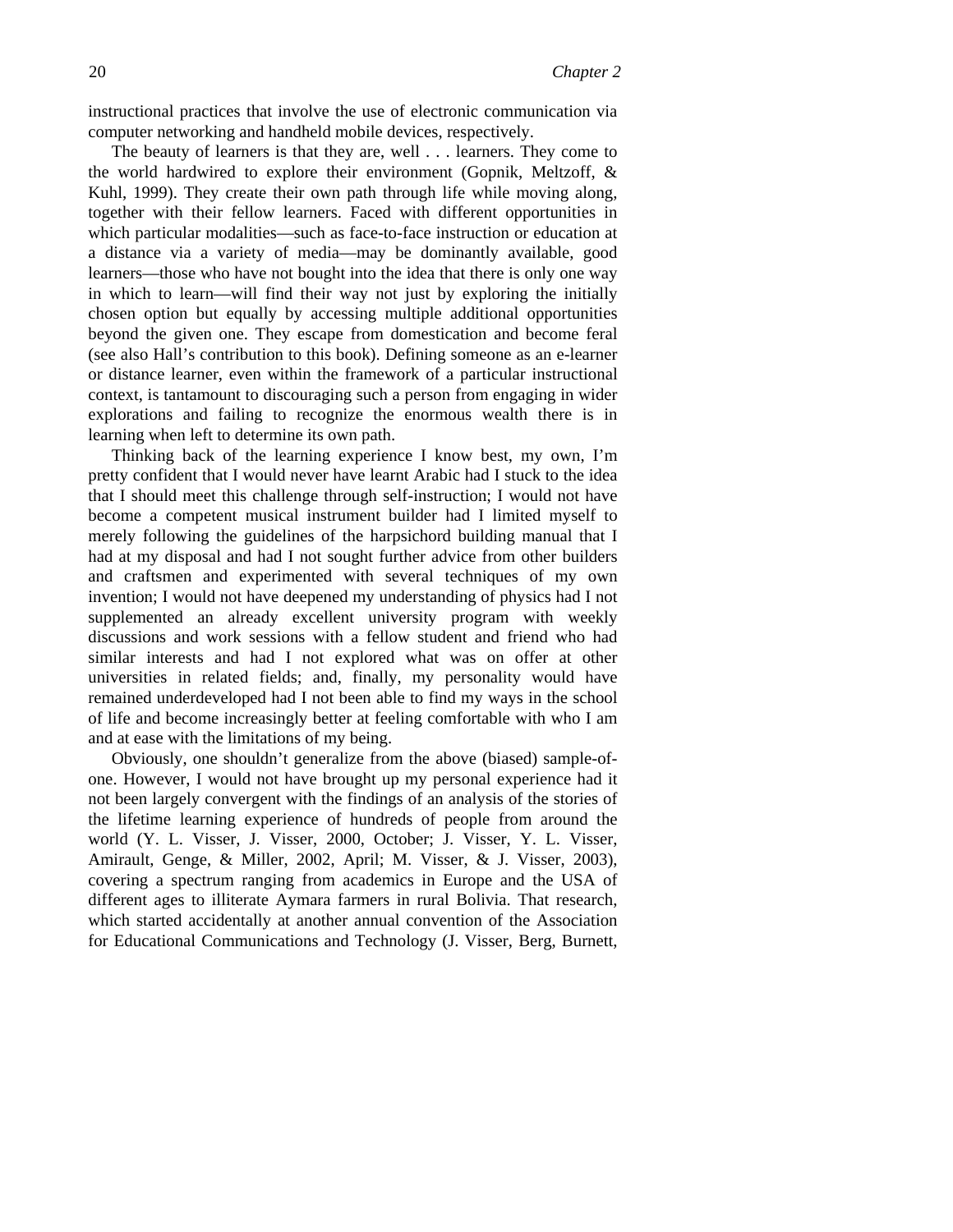& Y. L. Visser, 2000, February), shows a similar propensity in those whose learning stories were collected to situate themselves as learners in environments that include a wide choice of learning spaces beyond those formally designed for specific instructional purposes. The learning human being wanders among those various spaces and should be encouraged to do so. Part of the work that schools could usefully undertake would be to make their students aware of and conversant with that wide range of learning spaces to which they potentially have access.

It will be clear from the above that my answer to the question whether online learners should be considered a subspecies among learners in general is a clear NO. 'Online learner' is at best an unhelpful concept. As said, its use could encourage learners to adopt too narrow a mindset in considering their options.

# **3.2 There are no online learners, but learners do go online and they do so increasingly often**

Some learners spend most of their learning time offline and will occasionally complement their learning effort through online explorations. Other learners may, in a particular context, primarily be driven by instructional events afforded to them online, but they will undertake additional offline explorations as well. Yet others will have opted initially for a hybrid learning environment, including both online and offline experiences, but they would still venture beyond what is given to them, offline as well as online. The crux is that intelligent learners, whatever their initial entry point into a particular learning effort, will continue to look around them, driven by their natural curiosity, to further enrich their learning experience both online and offline in any way they consider useful through all means at their disposal. I recognize that the above point of view clashes with some of the original core assumptions of the instructional design field. I am equally aware, though, that, over time, the field has become more open to alternative views that attribute greater importance to the autonomous role played by the learner. Such an alternative perspective is relevant and important considering that change in human behavior is not merely a goal in the context of predetermined social or economic processes—such as to serve corporate interests—but may often relate to human needs and desires in much more complex, non-linear ways, based on the long-term intricate interrelatedness of individual, communal and societal interests.

Dreyfus (2001) argues that learning by means of instruction develops according to the following seven stages: (1) novice; (2) advanced beginner; (3) competence; (4) proficiency; (5) expertise; (6) mastery; and (7) practical wisdom. He reasons that only the first three stages can adequately develop in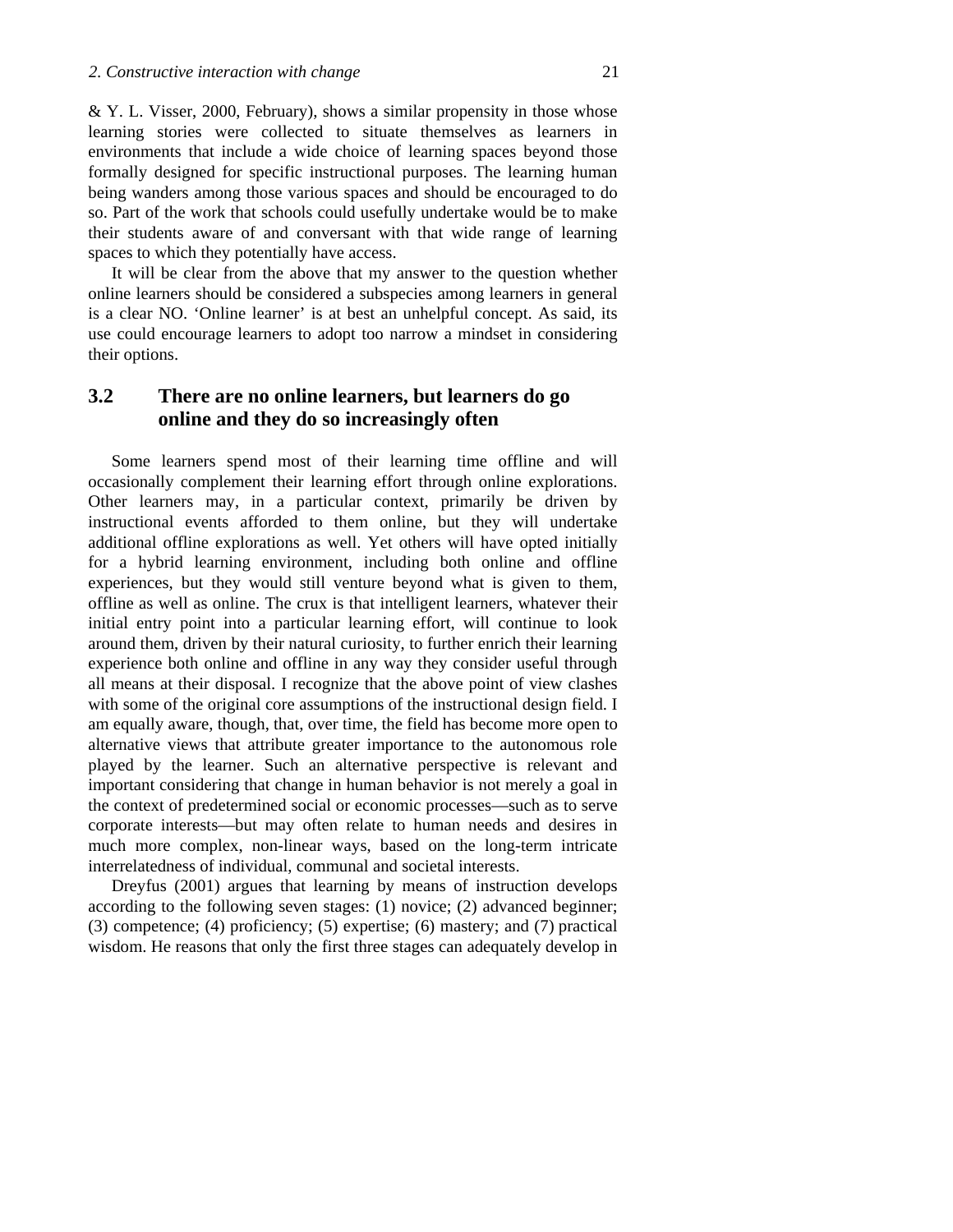the distance education mode. According to Dreyfus, reaching proficiency and expertise require "emotional, involved, embodied human beings" (p. 48), something that he fears the online environment is incapable of accommodating. Moreover, apprenticeship, which is necessary for the last two stages, calls for the physical presence of experts of flesh and blood.

I find Dreyfus's (2001) seven-stage analysis of the learning-throughinstruction process relevant and useful. I also agree with him that emotional embodied involvement on the part of both learners and those who help them learn is crucial in the instructional context, particularly if the learning effort is directed at reaching more than mere competence. However, Dreyfus's conclusion that such emotional, involved and embodied presence is impossible in the distance education mode only holds if it is assumed that the various actors involved in what starts off as a distance education effort don't move beyond their starting point. If, however, as I argued earlier in this section, those same actors—who are all learners in the true sense of the word, whether their formal role in the educational process qualifies them as such or as instructors or facilitators—continue their explorations beyond the conditions of their starting point, Dreyfus would be wrong. Then competent learners (and other actors in the learning environment) will always find opportunities in their wider environment to create such embodied presence to the extent that they find useful to them. This requires a kind of 'learning intelligence' that involves entrepreneurship; creativity; the ability to communicate personal goals and negotiate conditions to reach them; and the autonomous capacity to monitor one's interactions with the world. In the wider context it requires 'mentorship' in the true sense of the word to be reinvented.

The term "mentor" derives from ancient Greek mythology. The story can be found in Homer's Odyssey. Mentor was the trusted friend of Odysseus and the tutor of his son Telemachus. We are told in the Odyssey<sup>1</sup> that the goddess Athena, the daughter of Zeus, on several occasions, appeared in the form of Mentor to give advice to Telemachus and Odysseus. The term "mentor" has since become synonymous of the kind of personal relationship that typically seeks to benefit the person who is being mentored. The beauty of Homer's account is, of course, that it tells us that you don't have to be Mentor himself to perform his functions. One can assume the shape of Mentor, as Athena did.

In essence, mentoring is a role that can be seen to represent one of the best sides of human nature, the disposition to dedicate oneself to the wellbeing of another person. I believe, based on personal experience, that the proliferation of online communication has created propitious and unique

<sup>&</sup>lt;sup>1</sup> The full text is available at http://ibiblio.org/gutenberg/etext02/dyssy11b.txt.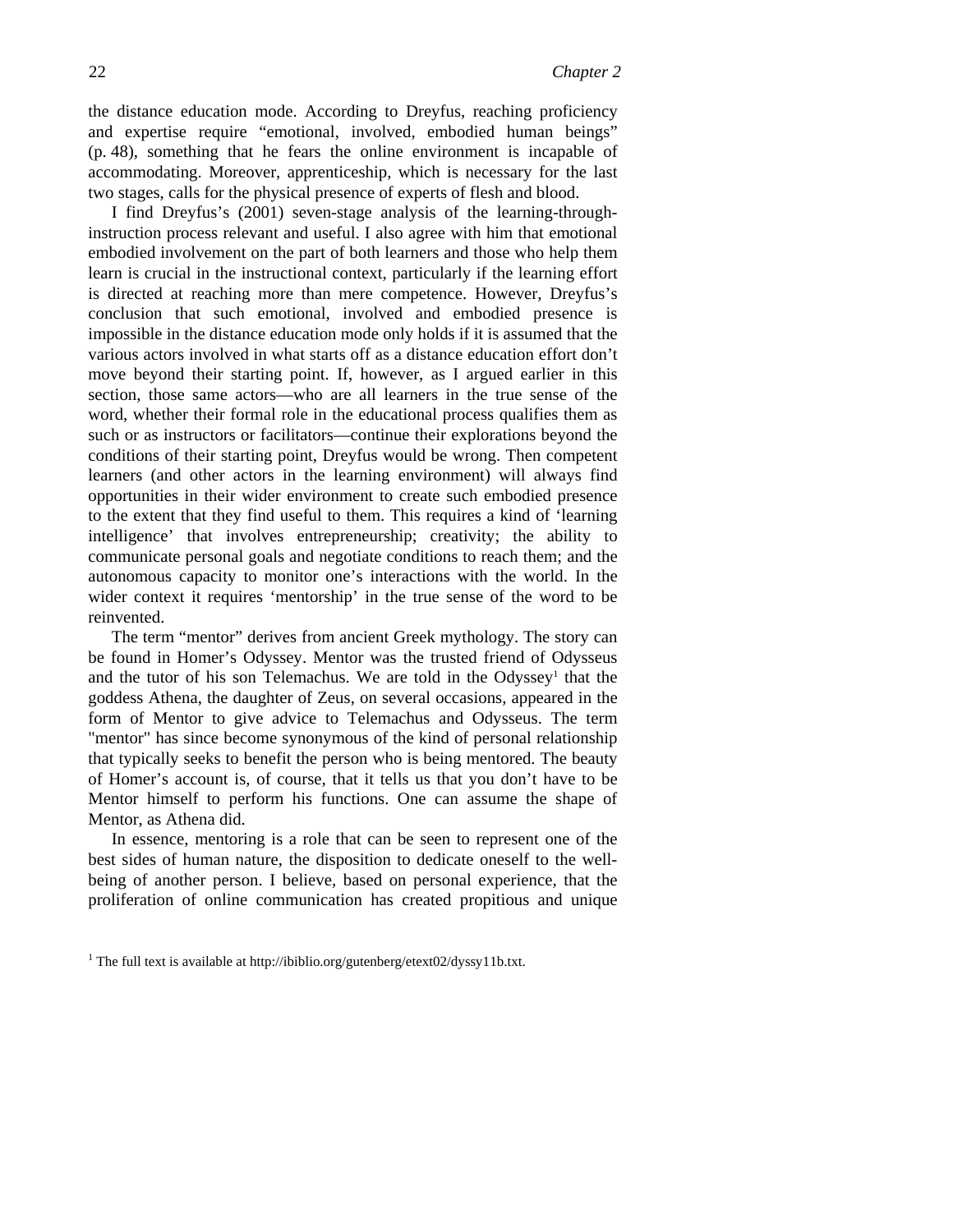conditions for people around the globe to reconsider their options to serve as mentor for others and to benefit from mentoring.

# **4. CONCLUDING THOUGHTS**

I started this chapter off by arguing that there are good reasons to look at learning from the perspective of the various comprehensive roles we wish to play in life rather than that of the acquisition of neatly specified isolated competencies or well-separated areas into which the various known disciplines have organized—and disaggregated—knowledge. Subsequently, I discussed that learning can be associated with adaptive behavior and that in humans one can distinguish adaptive behavior at four different levels of organizational complexity. I then dwelt in some length on the importance of defining learning in ways concomitant with the levels of adaptive behavior in relation to which we learn, defending that those who create the conditions for learning should always have in mind that humans ought to be able to function at the highest level possible. This led to the conclusion that learning is best conceived of in a broad perspective of purposeful interaction with an environment to whose constant change we must adapt while being ourselves the conscious participants in creating such change. Consequently I restated, with reference to earlier work, a definition of learning capable of representing such a broad perspective on learning and applicable to both individuals and social entities at different levels of complex organization.

In the next section I explored the fundamental changes that have taken place in the learning landscape, posing new challenges to the learner. Two areas were identified: (1) the changed nature of change and (2) the changed problems, challenges and opportunities humans face at the start of the  $21<sup>st</sup>$ century. I also argued that technology is not among the determining features of the changing learning landscape. If indeed the changed nature of change and the changed problems, challenges and opportunities of our time lead to a fundamental reform of the kind of learning we engage in, then technological innovation will follow in its wake, rather than the other way around. What is needed in the first place is a profound rethinking of the key assumptions that underlie our vision of education. Based on Morin's (1999; 2005) work, I emphasized the need to focus on fostering complex thinking and cited seven key areas of concern defined by Morin to inspire much needed reform. I annotated these areas, focusing on their implications for the new roles expected of learners.

In the final section I discussed the online space as one of many spaces in which people learn and argued that defining learners as 'e-learners,' 'online learners,' or 'learners at a distance' does not do justice to the ingenuity of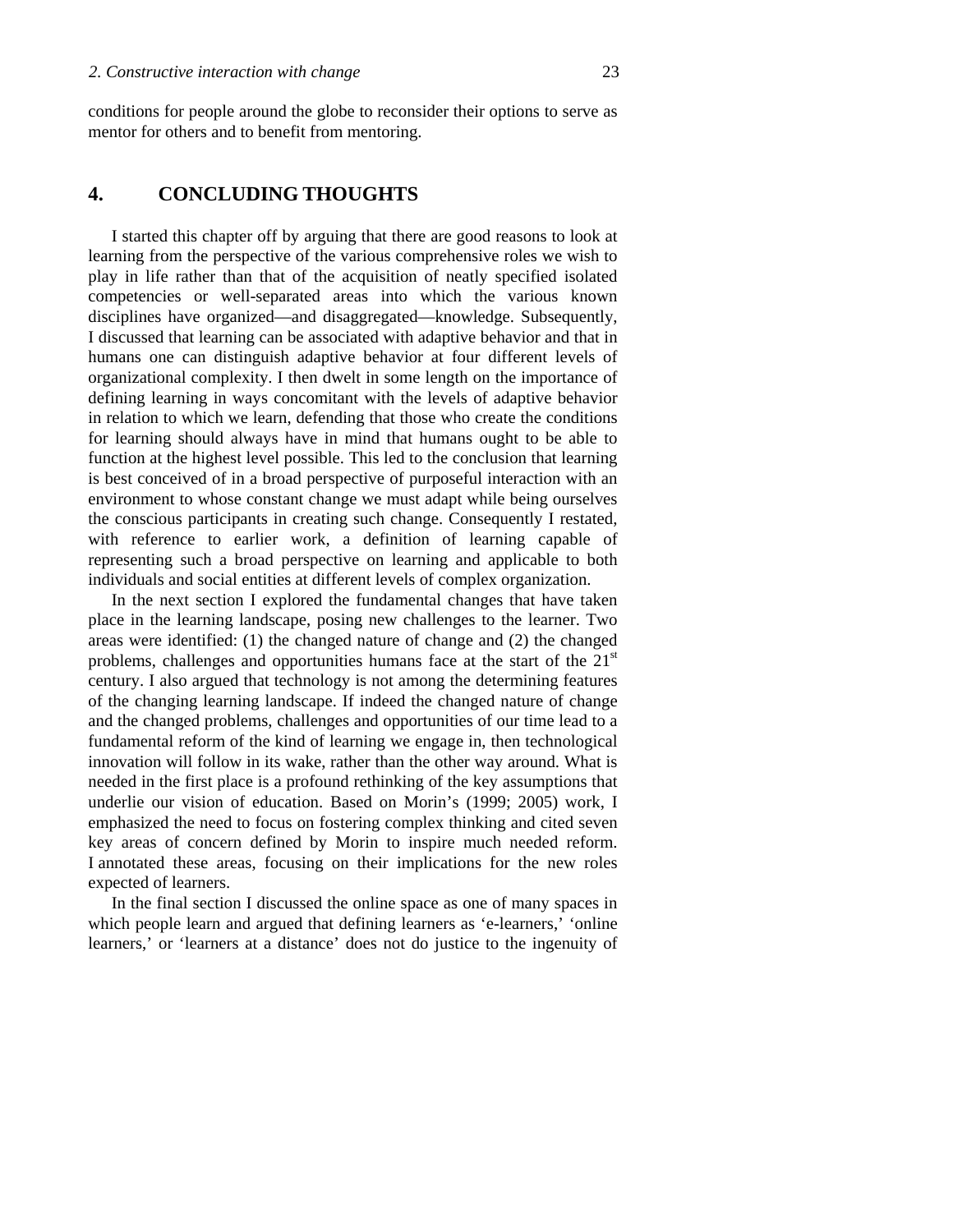most learners in exploring multiple learning spaces rather than just one. I thus argued that the concept 'online learner' is an unhelpful concept and that it is better to do away with it while recognizing that learners—in de broad sense of the word and whatever their entry point into the complex learning landscape—do go online, occasionally or frequently. Recognizing that such is the case, the question can be asked in what areas learners should be competent to take full advantage of the multiple learning spaces to which they have or can create access in today's learning landscape. I leave the question with the reader (see also Section 7 of this chapter), but wish to offer the following bullet points as prompts for further thinking.

Today's learners should be competent in at least the following areas:

- Mastery of foreign languages.
- Participation in or interaction with diverse cultural and social settings.
- Negotiation of one's learning niche within the prevailing learning ecology.
- Ability to listen.
- Ability to question.
- Ability to transcend the boundaries of disciplines, to look for linkages and to critically interact with change.
- Aptitude to interact affectively with other actors in the learning landscape.

Besides the learners, there are obvious implications as well associated with the above listing of learner competence areas for those who are responsible for creating a propitious learning environment, including teachers. However, the emphasis in my chapter is on the learner and not the teacher.

I finally wish to remark that the analysis provided in this chapter of the challenges that condition today's learning landscape contrasts sharply with how I perceive the current reality of academic life, both as regards students and faculty. The former are increasingly driven by pressure to obtain certificates, diplomas and degrees that give them access to jobs that may have little to do with what they actually learned in order to obtain those tokens; the latter live under the pressure of complying with the exigencies of an increasingly complex university bureaucracy, including the various formalities related to the ritual of tenurization. Within that context, education is more and more considered a commodity, a perspective that puts educators in the same category as other retailers, such as grocers. The fact that the commodity can now be traded online has exacerbated the situation. I believe this to be a dangerous development.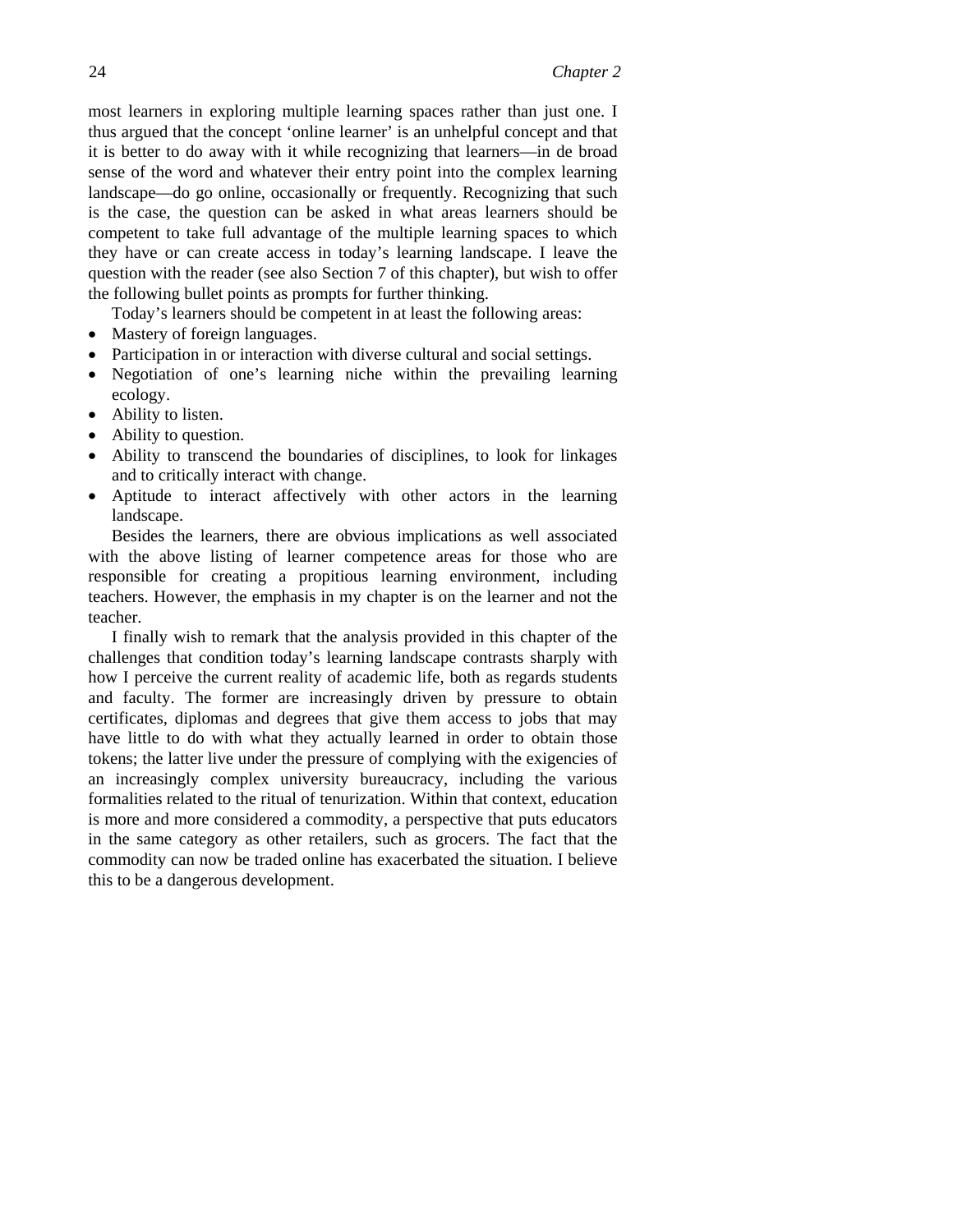#### **5. RESOURCES FOR FURTHER EXPLORATION**

- The best resource for further exploration of the ideas expressed in this chapter is you yourself. The next best resource is the people in your environment with whom you maintain close enough a relationship to share your more profound experiences with them. Writing down your personal learning history (as I have done, to an extent, in this chapter) and discussing it with friends can often provide deep insight into the multifaceted meaning of learning and the factors that foster it.
- One of the books I have found most enlightening on the subject of human learning, ever since it first came out in 1999, is *How people learn: Brain, mind, experience and school* (Bransford, Brown, & Cocking, 1999). The book is more than worth its money for having it on your shelf, but it can also be explored online at http://www.nap.edu/html/howpeople1/. The same year that *how people learn* came out another interesting book, *The scientist in the crib: Minds, brains, and how children learn* by Gopnik, Meltzoff, & Kuhl (1999), also saw the light. It is an equally delightful read, one that reminds its readers of the tremendous opportunities in the life of the developing human organism nurture its capacities to learn.
- Film director Majid Majidi's movie *Children of Heaven* (available on DVD) portrays eloquently how multiple learning spaces complement, compete and interact with each other in facilitating human growth. Watching the movie, particularly when done together, provides countless opportunities for reflection, individually and collaboratively, about the meaning of learning in different situations. While the setting and circumstances depicted in the movie may be far removed from those that readers of this chapter may be familiar with, readers will have no difficulty identifying with the experiences often movingly rendered by the actors and actresses, prompting recollection of one's own experiences and the desire to recount them to others.
- The idea that one needs a teacher in order to learn was part and parcel of the traditional conception of education. It no longer is. Enhanced learner autonomy and modes of education that reduce the role of the teacher or that put the teacher at a greater distance from the learner have contributed to dethroning the teacher in favor of focusing on the centrality of the learner. However, the ease with which the hypothesis of the essential role of the teacher is sometimes discarded may require more serious review. To fully appreciate the teacher-student relationship at its best one must watch the interactions between two of the great pianists of our time,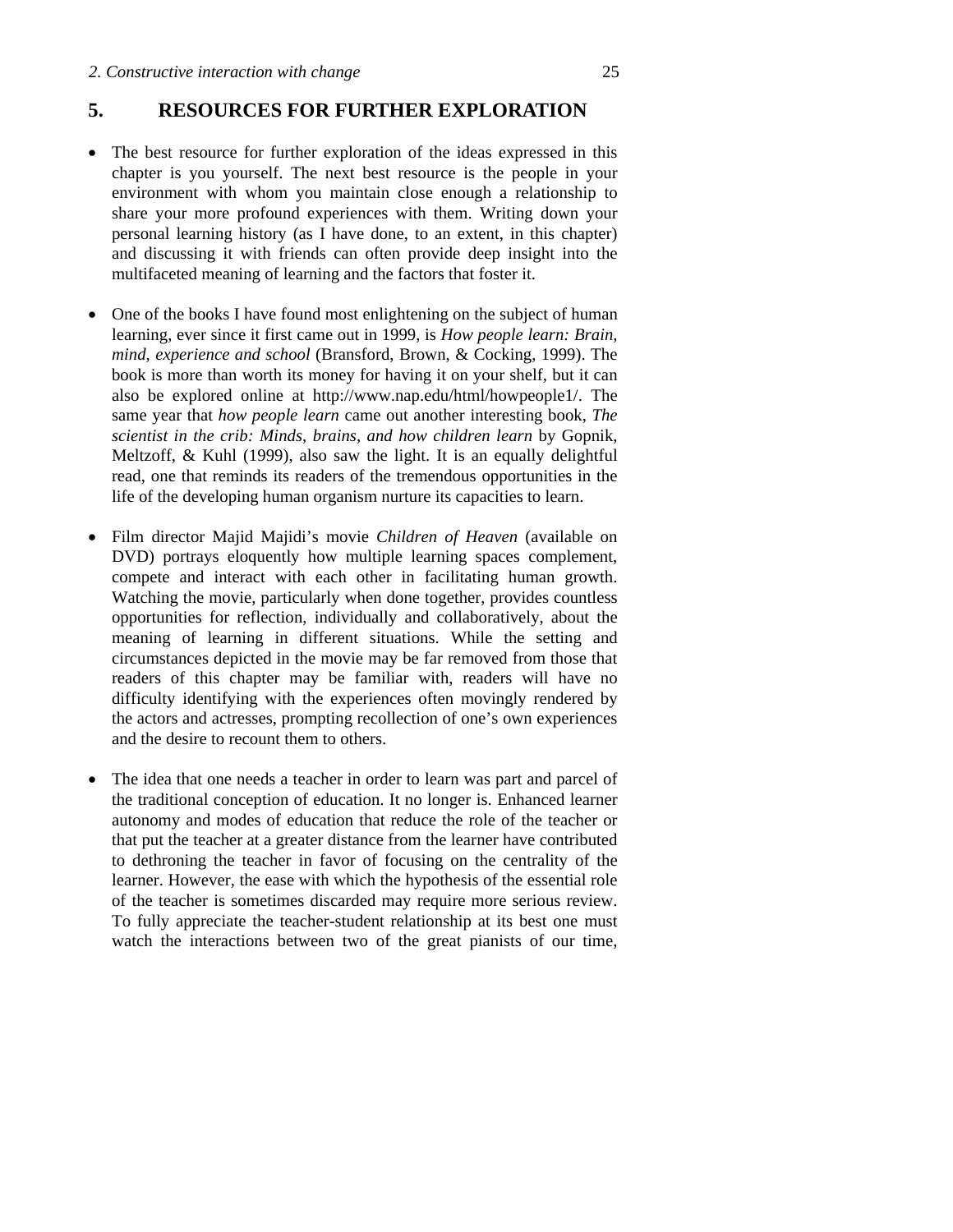Daniel Barenboim and Lang Lang in a masterclass conducted by the former. At the time of writing, excerpts of it can be found on YouTube. The complete masterclass is included in a six-DVD set with the title *Barenboim on Beethoven: The complete piano sonatas*.

• Finally, anyone interested in finding out what learning really is can best explore the idea by simply practicing it in a conscious way. Readers currently enrolled in a course or program should take the opportunity to reflect on their own learning as it happens and the circumstances that surround it. Those not formally enrolled find no shortage of learning opportunities—for free or for pay—by exploring the Internet. Broadcasters such as TVO, CBC, BBC, and NPR offer podcasts or vodcasts of weekly, annual or occasional lectures or lecture series on diverse topics as well as general interest programs, such as Science Friday, online or on CD or DVD. Universities and some major journals, e.g. Nature, do likewise. Besides there are large repositories of resources that support educators and students at various levels of formal education, such as the National Repository of Online Courses and the European Gateway to Science Education, XPLORA. A Web search for any of the keywords in this paragraph will reveal countless learning opportunities. Branching out in other directions will reveal even more. You've never had it so good.

# **6. QUESTIONS FOR COMPREHENSION AND APPLICATION**

- 1. The author argues in this chapter that the ability to master any or more of the traditional disciplines is as such insufficient for citizens of the  $21<sup>st</sup>$ century to interact constructively with today's problems, challenges and opportunities. He offers various examples. Identify and discuss one or more issues, other than the ones mentioned in this chapter, that require thinking processes that cannot be limited to disciplinary approaches and that must thus benefit from a transdisciplinary perspective.
- 2. The author offers at the end of the chapter a short itemized list of areas in which today's learners should be competent to be effective learners. (i) Based on your reading of the chapter, what are some other areas of learner competence that you should like to add to this list? (ii) Discuss how the areas of learner competence identified by the author and those you wish to add yourself relate to the rationale presented in this chapter.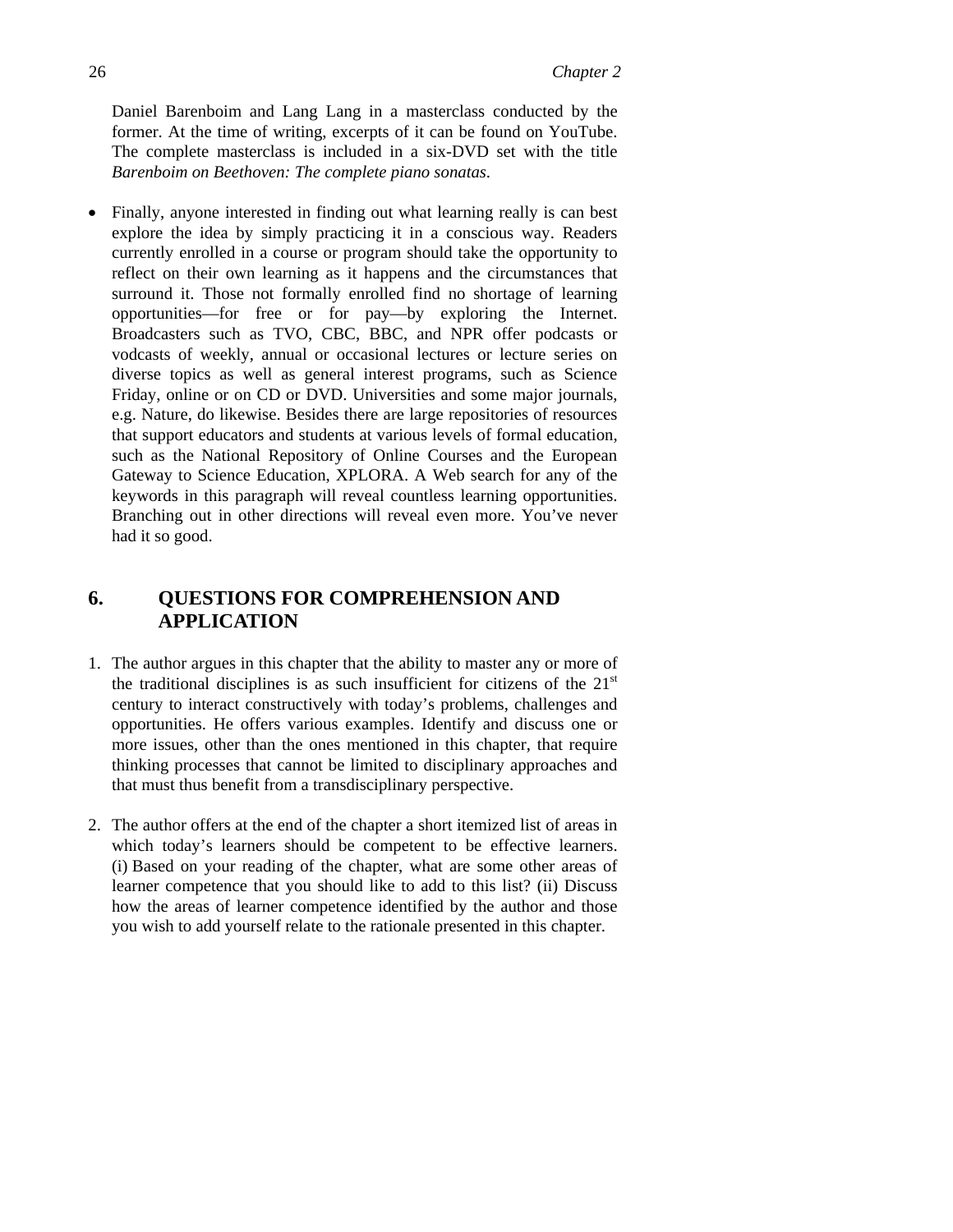#### **7. REFERENCES**

- Allwood, A.C., Walter, M.R., Kamber, B.S., Marshall, C.P., & Burch, I.W. (2006). Stromatolite reef from the Early Archaean era of Australia. *Nature*, *441*(7094), 714-718.
- Avery, J. S. (2005). *Space-age science and stone-age politics.* Copenhagen, Denmark: Danish Pugwash Group.
- Awramik, S.M. (2006). Palaeontology: Respect for stromatolites. *Nature*, *441*(7094), 700- 701.
- Bransford, J.D., Brown, A.L., & Cocking, R.R. (Eds.). (1999). How people learn: Brain, mind, experience, and school. Washington, D.C.: National Academy Press.
- Bronowski, J. (1978). The origins of knowledge and imagination. New Haven and London: Yale University Press.
- Carter, R. (2002). *Exploring consciousness*. Berkeley and Los Angeles: University of California Press.
- Chadwick, C. (2002). What is learning? *Educational Technology*, *42*(6), 64.
- Daniel, J. (2002). Higher education for sale. *Education Today No. 3*, October-December 2002, p. 1.
- Daniel, J. (2003). Debate McEFA. *Education Today No. 7*, October-December 2003, p. 9.
- Delors, J., Al Mufti, I., Amagi, I., Carneiro, R., Chung, F., Geremek, B., Gorham, W., Kornhauser, A., Manley, M., Padrón Quero, M., Savané, M-A., Singh, K., Stavenhagen, R., Suhr M.W., & Zhou N. (1996). *Learning: The treasure within*. Report to UNESCO of the International Commission on Education for the Twenty-first Century. Paris, France: UNESCO.
- De Vaney, A., & Butler, R. P. (1996). Voices of the founders: Early discourses in educational technology. In D. H. Jonassen (Ed.), *Handbook of research for educational communications and technology* (pp. 3-45). New York, NY: Simon and Schuster Macmillan.
- Dreyfus, H.L. (2001). *On the Internet*. London and New York: Routledge.
- Driscoll, M.P. (2000). *Psychology of learning for instruction* (2<sup>nd</sup> ed.). Boston, MA: Allyn & Bacon.
- Edelman, G. M. & Tononi, G. (2000). *A universe of consciousness: How matter becomes imagination*. New York: Basic Books.
- Edelman, G. M. (2004). *Wider than the sky: The phenomenal gift of consciousness*. New Haven and London: Yale University Press.
- Fishman, B.J. (2006). It's not about the technology. *Teachers College Record*, Date Published: July 06, 2006; ID Number: 12584. Retrieved July 13, 2006, from http://www.tcrecord.org.
- Gopnik, A., Meltzoff, A. N., & Kuhl, P. K. (1999). *The scientist in the crib: Minds, brains, and how children learn*. New York, NY: William Morrow and Company, Inc.
- Greenfield, S. (2002). *The private life of the brain: Emotions, consciousness and the secret of the self*. New York: John Wiley & Sons.
- Hilgard, E. R. (1948), Unconscious processes and man's rationality. Urbana, IL (as quoted in De Vaney and Butler, 1996).
- Ibstpi (n.d.). *International Board of Standards for Training, Performance and Instruction: Current projects.* Retrieved May 28, 2006, from http://www.ibstpi.org/projects.htm.
- Institute of Human Origin (2001). *Becoming human: Journey through the story of human evolution* (interactive web-based video). Retrieved June 19, 2006, from http://www. becominghuman.org/.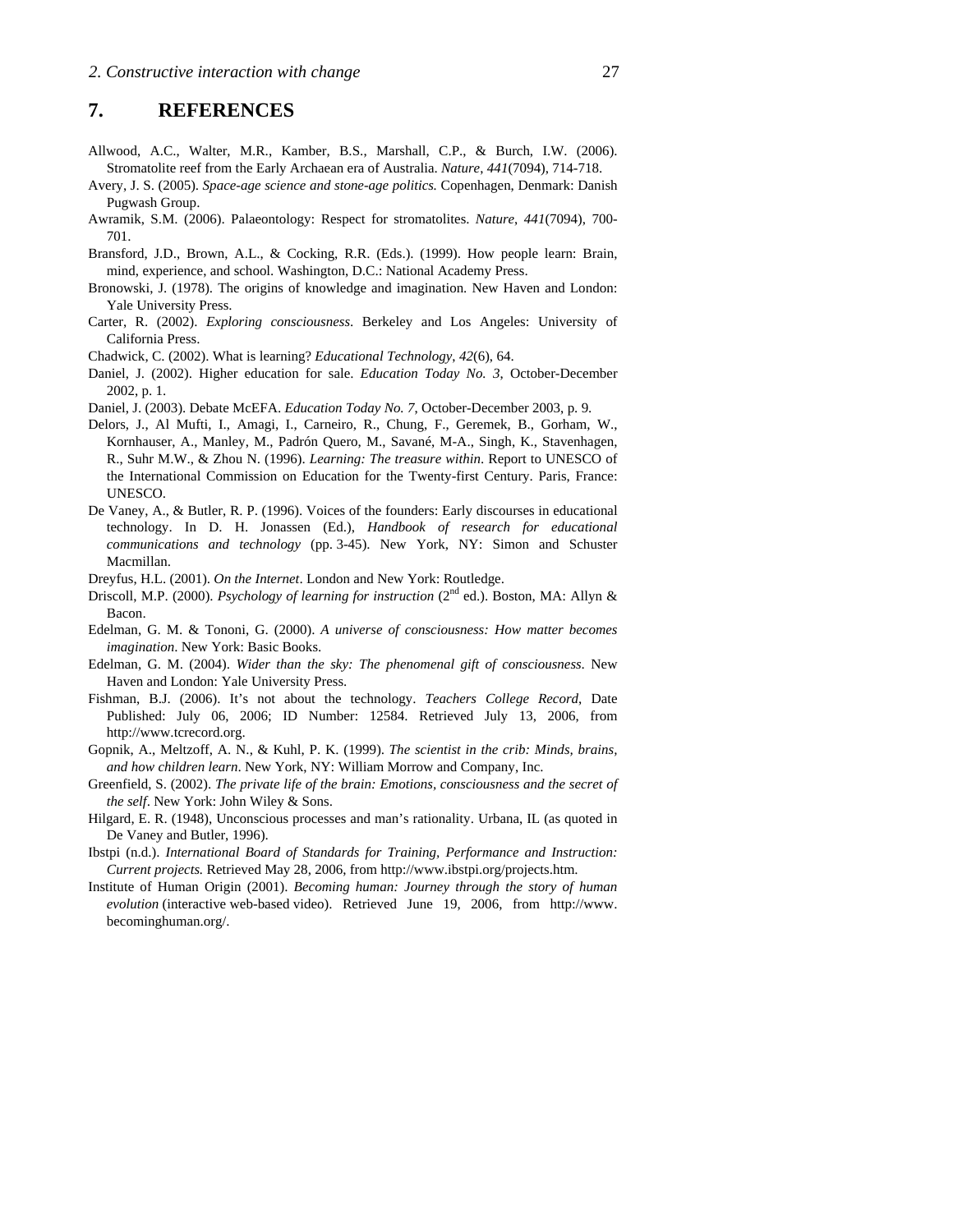- Jain, S. et al. (2003). *McEducation for all? Opening a dialogue around UNESCO's vision for commoditizing learning*. Retrieved June 2, 2006, from http://www.swaraj.org/shikshantar/ mceducationforall.htm.
- Jonassen, D. H. (2002). Learning as activity. *Educational Technology*, *42*(2), 45-51.
- Koch, C. (2004). *The quest for consciousness: A neurobiological approach*. Englewood, CO: Robert and Company Publishers.
- Koch, C. (2005). The inchoate science of consciousness: New approaches could help quantify the mind-body gap. *The Scientist*, *19*(17), 14-16.
- Learning Development Institute (2004). *Book of problems: Presidential workshops and interactive discussion sessions at the International Conferences of the Association for Educational Communications and Technology, Dallas, Texas, November 12-16, 2002, and Anaheim, California, October 22-25, 2003.* Retrieved June 12, 2006, from http://www. learndev.org/BOP-AECT2002.html.
- Learning Development Institute (2005). *Presidential Workshop and Panel Session on*  Learners in a Changing Learning Landscape: Questions formulated by participating *members*. Retrieved May 29, 2006, from http://www.learndev.org/ibstpi-AECT2005.html# anchor1672398.
- Marshall, S.P. (2006). *The power to transform: Leadership that brings learning and schooling to life*. San Francisco: Jossey-Bass.
- Morin, E. (1999). *Seven complex lessons in education for the future*. Paris, France: UNESCO Publishing.
- Morin, E. (2005). *Introduction à la pensée complexe* (Introduction to complex thinking). Paris, France: Éditions du Seuil.
- Patel, V., & Yoskowitz, N. A. (2005, May). *The role of cognition in changing behavior: Understanding safe sex: Practices and HIV concepts. Paper contributed to the special* panel on 'The Scientific Mind and HIV/AIDS' at the Advanced International Colloquium on Building the Scientific Mind, The Hague, The Netherlands, May 17-20, 2005. Retrieved June 18, 2006, from http://www.learndev.org/dl/BtSM2005-Patel.pdf.
- Salomon, G. (2002). Technology and pedagogy: Why don't we see the promised revolution? *Educational Technology*, *42*(2), 71-75.
- Science Friday (2006). Science Friday podcast on the *'Reliable Replacement Warhead' Program*. Retrieved July 13, 2006, from http://media.libsyn.com/media/sciencefriday/ scifri-2006070711.mp3.
- Spohrer, J. (2003, October). Nano-bio-cogno-socio-techno convergence for enhancing human performance: Perspectives on the great unsolved problems of learning. Paper presented in the framework of the *Book of Problems workshop and panel discussion*, J. Visser, Chair, at the annual convention of the Association for Educational Communications and Technology held in Anaheim, CA, October 22-25, 2003. Retrieved July 29, 2006, from http://www.learndev.org/ppt/BOP-AECT2003-Spohrer.pdf.
- Steinberg, D. (2005). Revelations from the unconscious. *The Scientist*, *19*(17), 17-19.
- Sykes, C. (1994). *No ordinary genius*. New York: W. W. Norton & Company, Inc.
- Templeton, A.R. (2002). Out of Africa again and again. *Nature*, *416*(6876), 45-51.
- Van Merriënboer, J. J. G., & Stoyanov, S. (In this volume). Learners in a changing learning landscape: Reflections from an instructional design perspective. In J. Visser & M. Visser-Valfrey (Eds.), *Learners in a changing learning landscape: Reflections from a dialogue on new roles and expectations*: Dordrecht, The Netherlands: Springer.
- Visser, J. (2001). Integrity, completeness and comprehensiveness of the learning environment: Meeting the basic learning needs of all throughout life. In: D. N. Aspin, J. D. Chapman, M. J. Hatton, & Y. Sawano (Eds.), *International Handbook of Lifelong Learning* (pp. 447-472). Dordrecht, The Netherlands: Kluwer Academic Publishers.